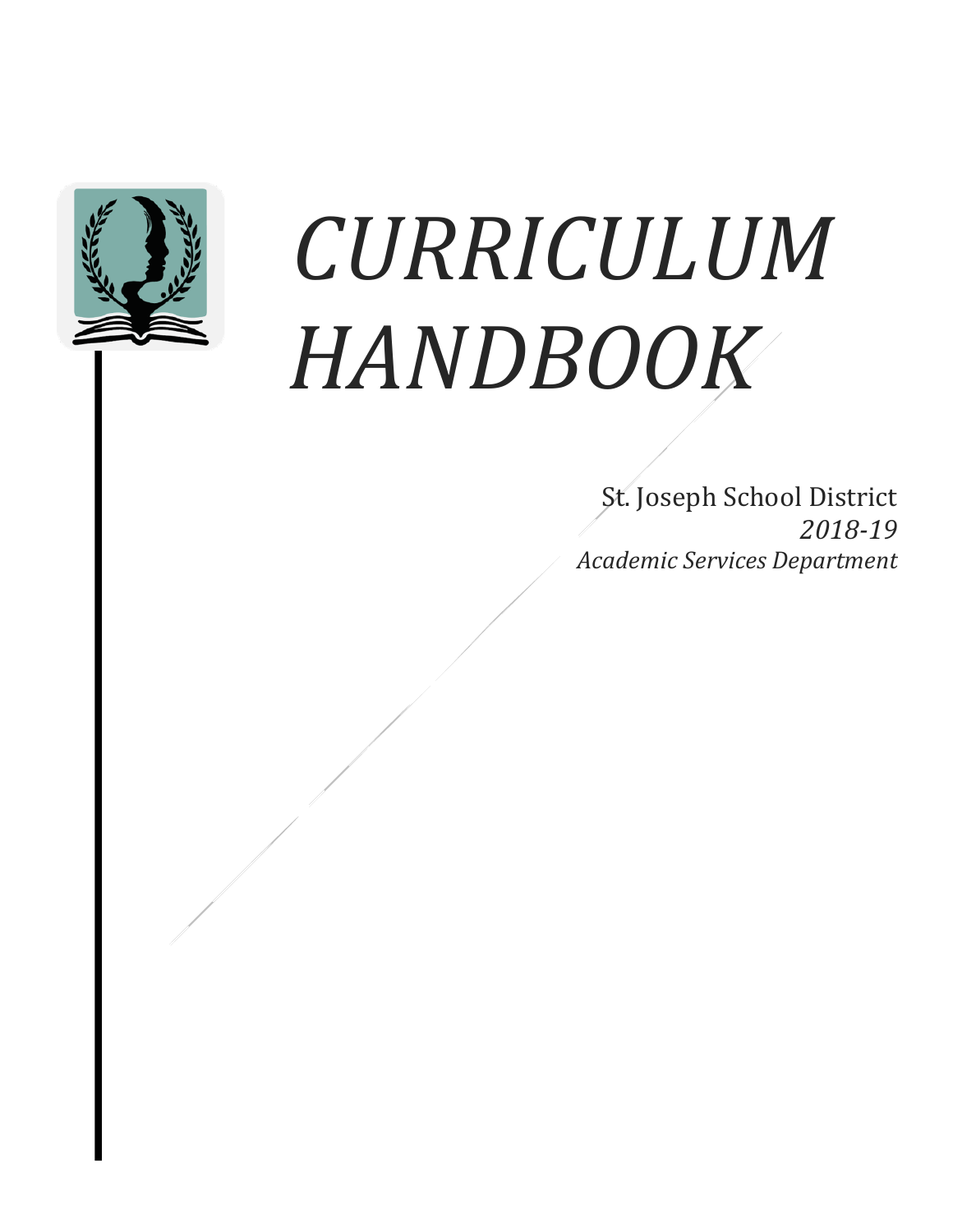# **Table of Contents**

| Vision, Mission & Core Values                                     | 3  |
|-------------------------------------------------------------------|----|
| Curriculum Design, Adoption, and Maintenance                      | 4  |
| Curriculum Advisor Job Responsibilities & Expectations            | 5  |
| SJSD Curriculum Advisors                                          | 6  |
| Curriculum Writing & Resource Adoption Process                    | 7  |
| Definitions                                                       |    |
| Design Process                                                    | 8  |
| Ainsworth Model for Curriculum Design                             | 9  |
| Curriculum & Resource Table                                       | 10 |
| Core & World Language                                             | 10 |
| Non-Core                                                          | 11 |
| <b>Curriculum Revision Table</b>                                  | 12 |
| Appendix A: SJSD Online Curriculum Checklist                      | 14 |
| Appendix B: Curriculum Advisor Budget Request Template            | 15 |
| Appendix C: Selection of Curriculum Writing Teams                 | 16 |
| Appendix D: BOE Policy IF-Curriculum Development                  | 17 |
| Appendix E: BOE Policy IIA-Instructional Materials                | 19 |
| Appendix F: Curriculum Special Project Contract                   | 21 |
| Appendix H: Curriculum Program Evaluation                         | 22 |
| Appendix I: Curriculum Advisor Supplemental Contract Survey Items | 26 |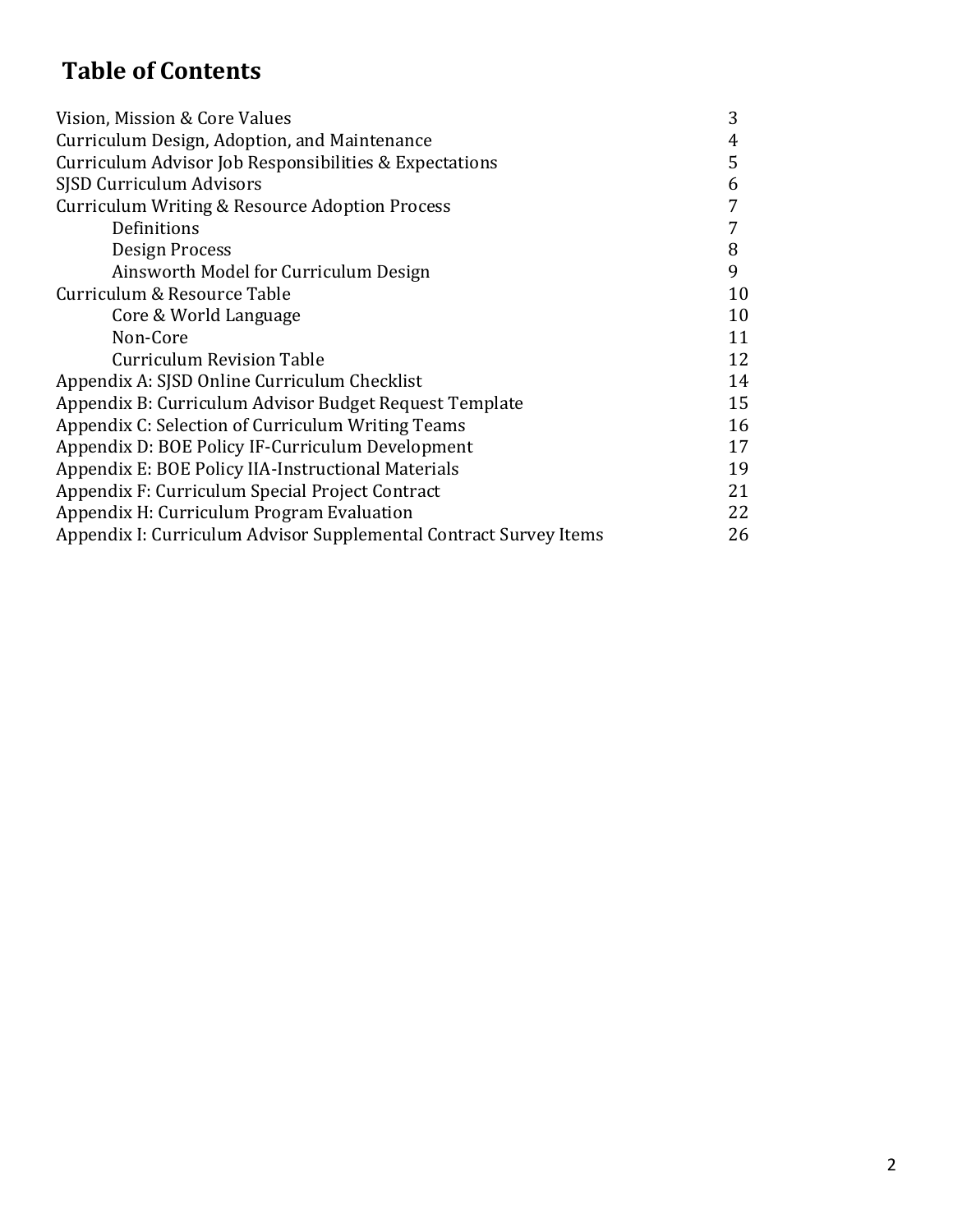# **St. Joseph School District Mission, Vision, and Core Values**

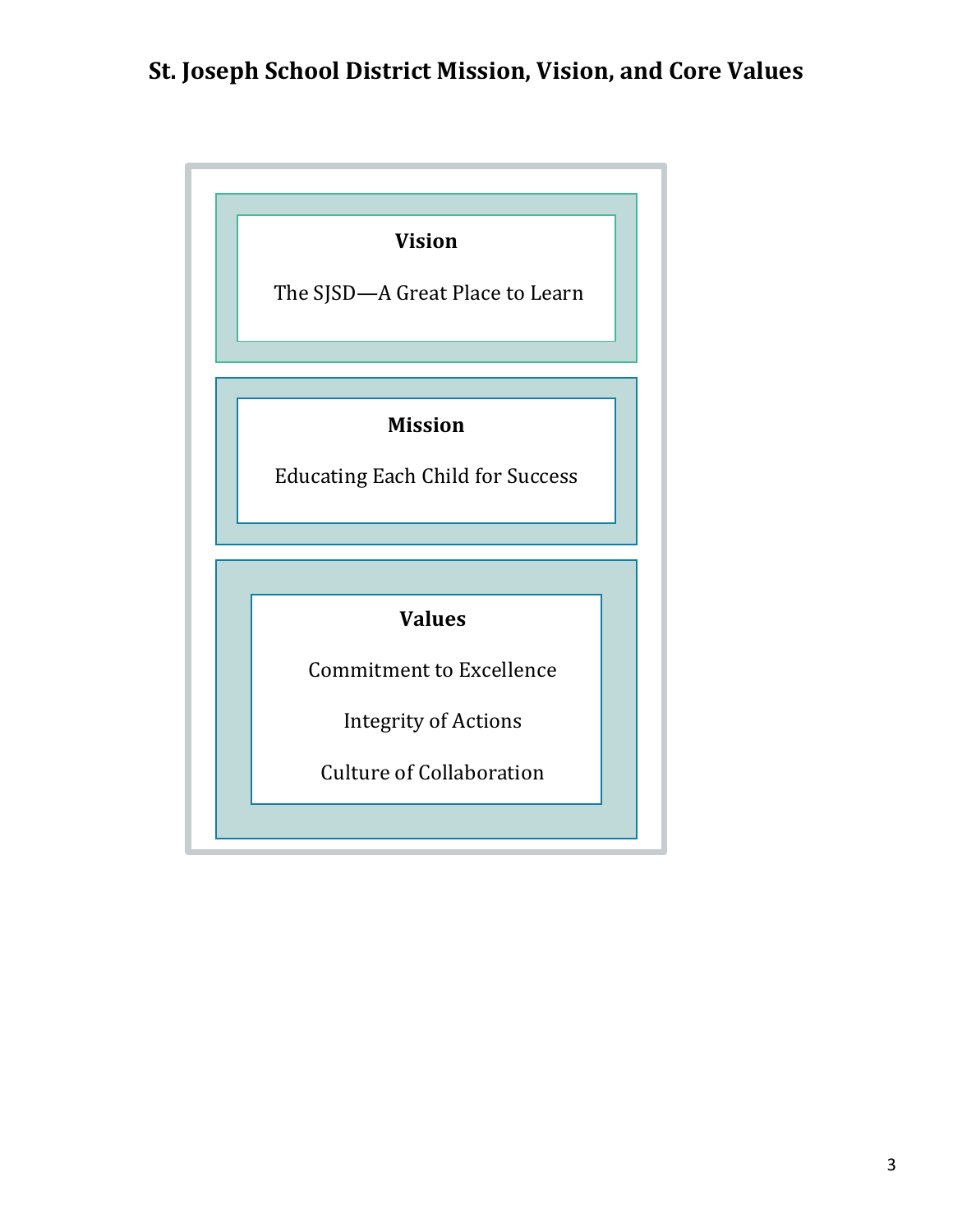# **Curriculum Design, Adoption, and Maintenance**

The St. Joseph School District is committed to maintaining a high-quality, rigorous curriculum for all educational programs for our more than 11,000 students. Curriculum is reviewed and revised on a rotating basis, with professional development related to content-area or grade level instructional best practices preceding curriculum revision and resource adoption.

It is the goal of the St. Joseph School District to maintain course and grade level curricula that aligns to Missouri Learning Standards, national content-area standards, and is inclusive of skills that make students successful in a competitive, global marketplace. By designing curriculum that includes  $21^{st}$ century skills and deep learning competencies, while being aligned to priority learning standards, our students have access to a rigorous, relevant, vertically aligned course of study.

Course curriculum and priority standards for all SJSD courses may be found in the curriculum management system Build Your Own Curriculum (BYOC). Curriculum revision, resource adoption, and curriculum maintenance is directed by elementary, non-core, and core Curriculum Advisors. Each advisor is responsible for annual grade-level and/or content-area staff development, ensuring alignment of SJSD curriculum to adopted Missouri Learning Standards, and analysis of interim assessments to monitor both curricular implementation and student learning.

In Missouri, the Missouri Assessment Program (MAP) assesses student learning with annual grade level assessments in ELA and mathematics in grades 3 through 8; a grade-span assessment is given in grade 3 and grade 5 in science. End of Course examinations measure student proficiency in Algebra I, ELA 2, Government, and Biology. Students who complete Algebra I prior to entering high school must complete the Algebra II end-of-course exam. Additionally, Missouri participates in census testing of all  $11<sup>th</sup>$  graders using the ACT exam.

In the areas of business, family and consumer sciences, and industrial technology, students are measured for skill proficiency using the Technical Skills Attainment (TSA) assessment. These assessments are required by Perkins Grant funded entities and may also include an Industry Recognized Credential (IRC) for the student who concentrates in a career or technical education pathway. Additional assessments are taken in grades  $4-6$ ,  $7$ ,  $8$ , and  $9$  physical education using the Fitness Gram.

The SJSD's centralized, focused approach to curriculum design, adoption, and maintenance guarantees all students access to a high-quality, research-based educational program. With professional learning and frequent student learning checkpoints, students are prepared for postsecondary success.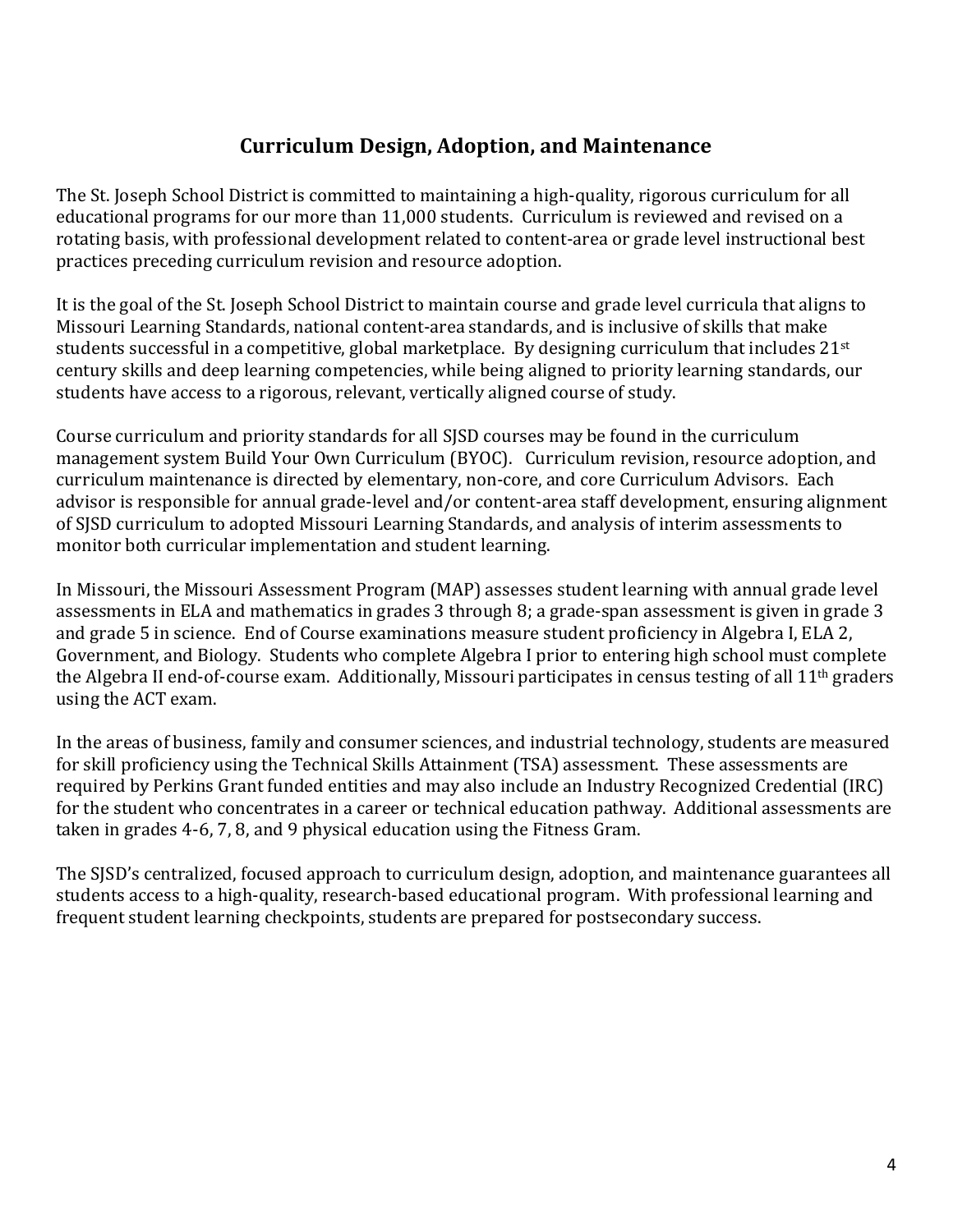#### **Curriculum Advisor Job Responsibilities & Expectations**

#### *Purpose*

Provide leadership to the process of curriculum design, resource adoption, content-area professional development, and identification and implementation of content-area instructional best practices, ensuring a guaranteed, viable, aligned, and articulated curriculum for all students.

#### *Curriculum & Assessment*

- Analyzes student performance data to identify learning needs and monitor curriculum implementation.
- Facilitates the development, design, and implementation of curriculum, instructional best practices, and formative assessments, ensuring alignment to Missouri Learning Standards and/or national content standards.
- Facilitates the research and review of instructional and curricular resources.
- Includes stakeholders in the curriculum development process, including staff, students, business partners, and parents.
- Outlines and communicates state and local requirements for instructional timelines and required instructional minutes.
- Facilitates the application process for new courses or programs.
- Practices fiscal stewardship in the preparation of content area budget proposals and resource adoption proposals
- Advise/coordinate/monitor and report standardized state assessments, TSA's, IRC's, or other specialized assessments.

#### *Professional Development*

- Designs and directs staff development related to curricular learning standards and priorities, content-area instructional best practices, and curricular resources.
- Plans and provides targeted professional development for curriculum implementation.
- Participates in on-going professional learning related to Curriculum Advisor roles and responsibilities.

#### *Collaboration & Communication*

- Builds and maintains effective working relationships with stakeholders, including instructional staff, building leaders, and district leaders.
- Meets monthly as a team with all other Curriculum Advisors and district Academic Services leaders.
- Assists district and building administrators in the development of improvement goals based on student learning and curriculum implementation data.
- Coordinate student activities related to performances, contests, and competitions.
- Presents information and recommendations to Academic Services and the SJSD Board of Education related to curriculum, instructional priorities, instructional resources, and other related topics.
- Completes and analyzes annual survey of content-area staff members to inform staff development planning and curriculum implementation
- Includes specialized populations in curriculum writing process (i.e., ESOL, special education).
- Participates in the screening of applicants for instructional positions.

In addition to these duties, the job of Curriculum Advisor may also include other duties assigned by the Academic Services Department. Duties and responsibilities of the Curriculum Advisor may fall outside of contracted time, as provided for by compensation on the Extra Duty Assignment schedule (Core Curriculum Advisor Schedule & Category IV Non-Core Curriculum Advisor Schedule, approved 4.24.2017; See Appendix G for reference).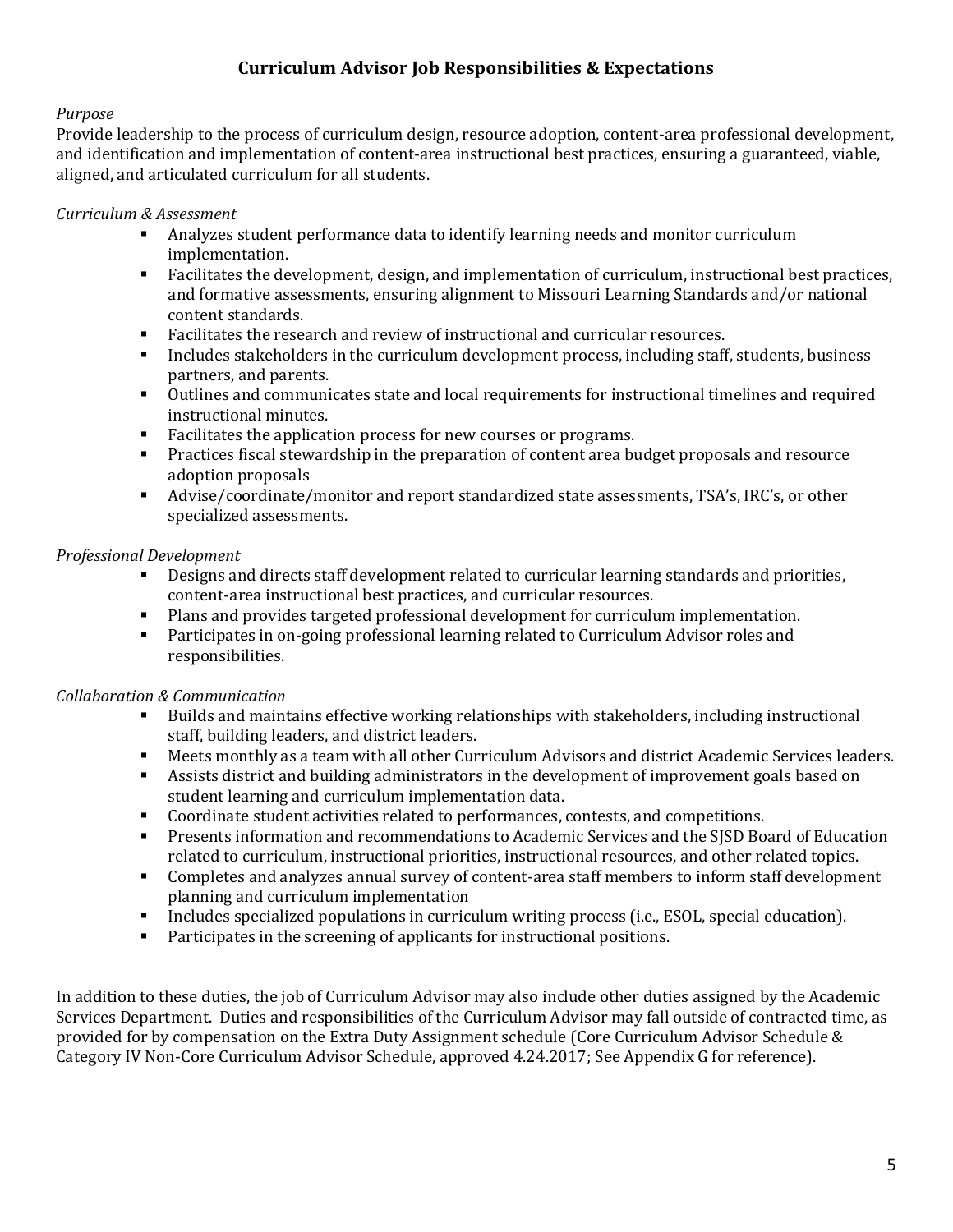#### *Evaluation*

An annual performance evaluation given by Curriculum Advisors will include a content or grade level staff survey\* regarding curriculum implementation, instructional practices, staff development (needs assessment for growth and development planning).



Curriculum Advisor Supplemental Contract Evaluation Concept Map

\*Survey will be based on descriptors in job description. See Appendix L

\*\*Feedback provided by building leaders may include information related to content-area professional development, content-area data, curriculum review and revision, work with teacher teams, resource exploration/development, data teams or grade level teaming work with building staff, and assistance with curriculum implementation.

#### **SJSD Curriculum Advisors 2018-19**

| <b>Curriculum Advisors</b> |  |  |
|----------------------------|--|--|
| Christie Jackson           |  |  |
| Nancy Kirby                |  |  |
| <b>Angie Dorsey</b>        |  |  |
| Robert Nash                |  |  |
| Darren Verbick             |  |  |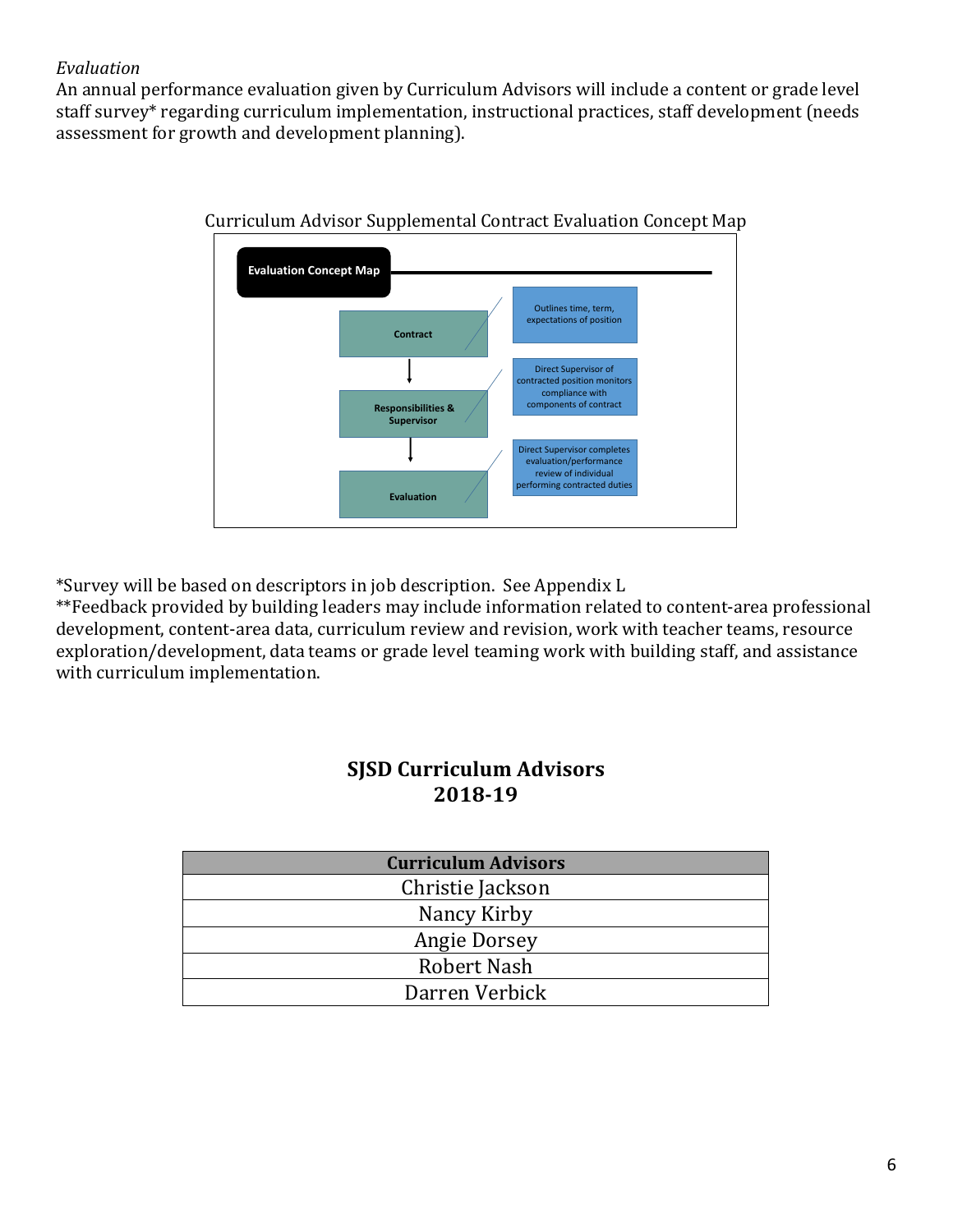# **Curriculum Writing and Resource Adoption Process**

#### **Definitions**

#### **Rigorous Curriculum**

According to Larry Ainsworth (2014), rigorous curriculum is "an inclusive set of intentionally aligned component—clear learning outcomes with matching assessments, engaging learning experiences, and instructional strategies—organized into sequenced units of study." Additionally, a rigorous curriculum provides both a road map and high-quality delivery system to ensure that all students accomplish gradeor course-level expectations.

#### **Priority Standards**

Carefully selected grade- or course-specific standards within each content area that students must know and be able to use (transfer) by the end of the grade level or course in preparation for the next grade or course. These standards tend to be more rigorous or comprehensive than Supporting Standards. Prioritization comes through the filters of Readiness (preparation for next-level learning), Endurance (skills that last over time), Leverage (cross-content application), and External Exams (national, state, or college/career).

#### **Supporting Standards**

Standards that support, connect to, or build upon Priority Standards. Supporting standards are often embedded in the instruction used to teach Priority Standards, but do not receive the same level of detail or attention as the Priority Standards.

#### **Unit of Study**

The specific lessons, instructional activities, and related assessments aligned to specific Priority Standards and Supporting Standards. Units of Study may be content-based (portion of larger subject/discipline), thematic (connected to other topics within the discipline or cross-curricular), or skillbased (emphasizes application of learning).

#### **Pacing Guide**

A schedule for delivery of Units of Study for horizontal learning progressions within grade-level or course curriculum. Pacing guides assist in implementation and vertical alignment of curriculum, identifying big ideas within each content area. The pacing guide serves as a map for instructional design.

#### **Model Lessons**

Example or sample lesson provided as part of the Unit of Study as an exemplar of instruction related to priority standard/s identified in the unit. These sample lessons are meant as building blocks for teachers who are designing instruction specific to the priority standards and the varied needs of students.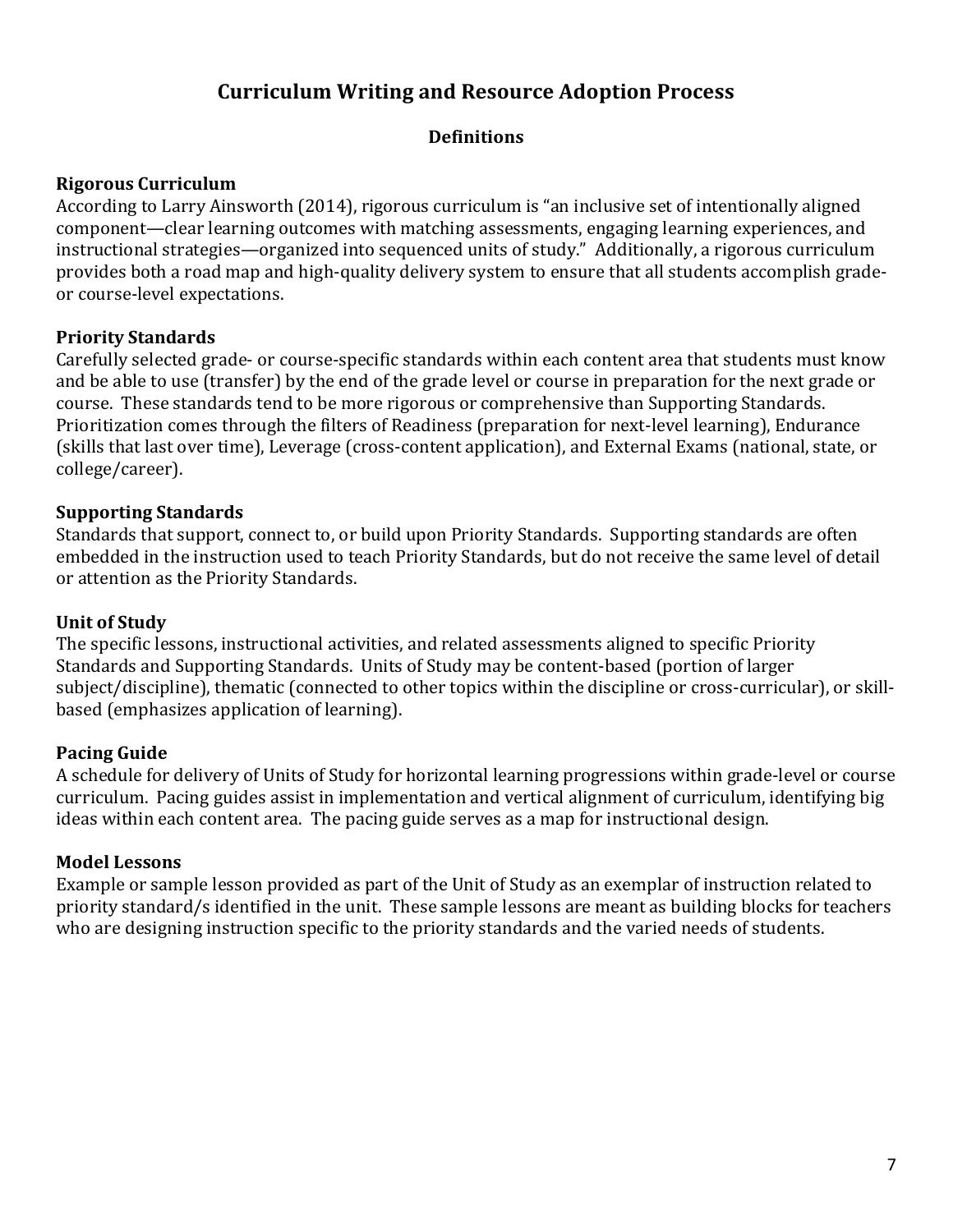# **Curriculum Design Processes**

### **Curriculum Approval Process**

- Step 1: Research standards and best practices
- Step 2: Analyze student performance data
- Step 3: Complete staff development, curriculum writing plan, and budget draft
- Step 4: Present plan to Curriculum Advisor team and Academic Services
- Step 5: Complete any required revisions/modifications to plan
- Step 6: Design curriculum using process for writing priority standards and units of study
- Step 7: Review and select resources to support curriculum
- Step 8: Present final curriculum and resource recommendation to Curriculum Advisors and Academic **Services**
- Step 9: Make any required revisions and submit final curriculum, resource recommendation, staff development plan, and budget to Board of Education for approval

# **<u>Curriculum Writing Process Using Priority Standards</u>**

- **Step 1: Select Priority Standards**
- **Step 2:** Align Priority Standards to Missouri Learning Standards/National Content Standards
- **Step 3**: Chart selections for each grade or course
- **Step 4:** Vertically align standards K-12
- **Step 5:** Gather feedback from stakeholders
- **Step 6**: Revise, Gain Approval, and Publish
- **Step 7:** Provide staff development (Content and Pedagogy)

# **Units of Study Design Process**

- Step 1: Unpack Priority Standards
- Step 2: Create Graphic Organizer
- Step 3: Decide Big Ideas and Essential Questions
- Step 4: Create End-of-Unit Post Assessment (Recommended)
- Step 5: Create Pre-Assessment (Recommended)
- Step 6: Identify Vocabulary, Interdisciplinary Connections, 21<sup>st</sup> Century Learning Skills
- Step 7: Plan Engaging Learning Experiences
- Step 8: Gather Instructional Resources
- Step 9: Recommend Instructional Strategies
- Step 10: Detail Unit Planning Organizer
- Step 11: Consider Informal Progress Monitoring Checks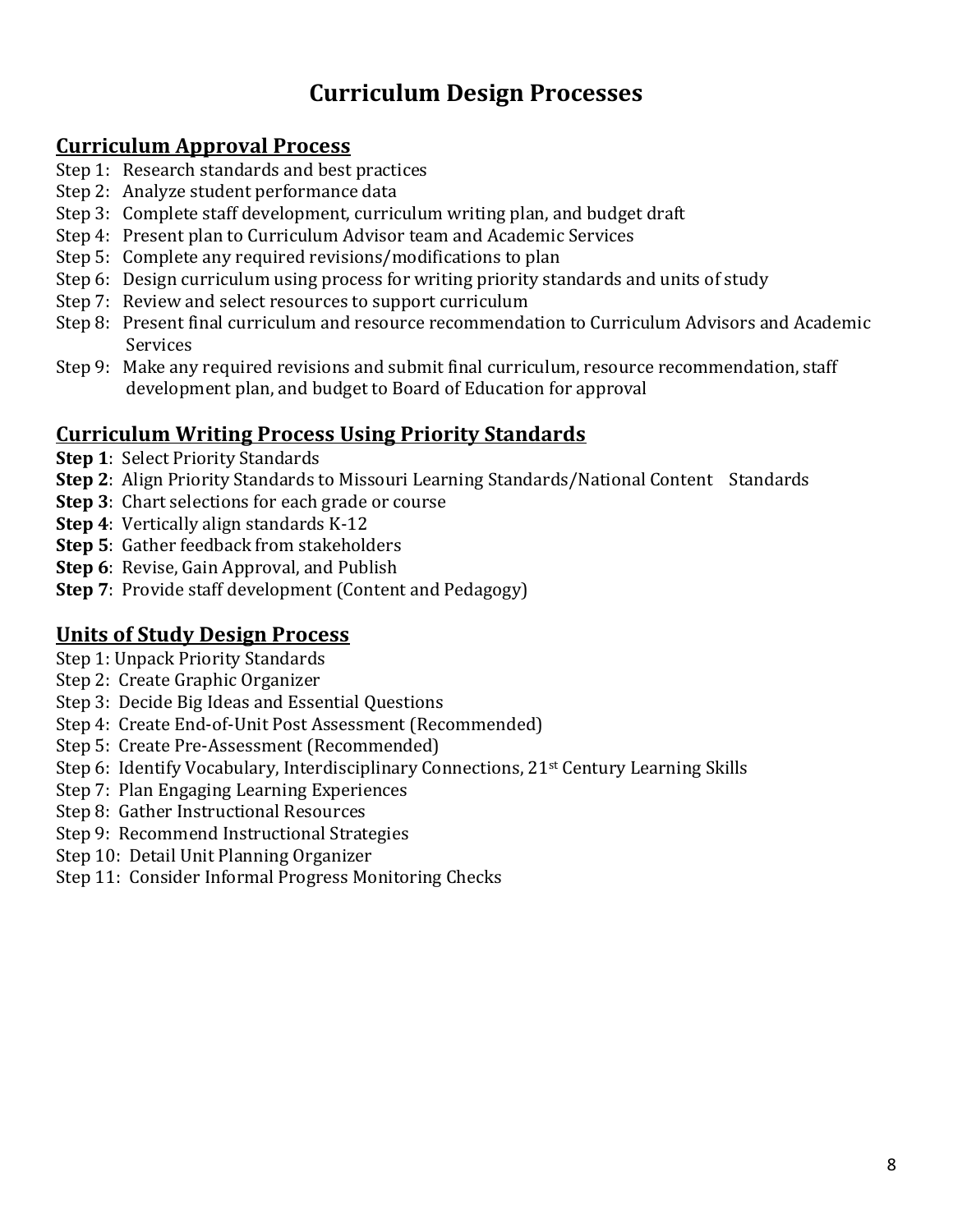### **Ainsworth Model for Curriculum Design**

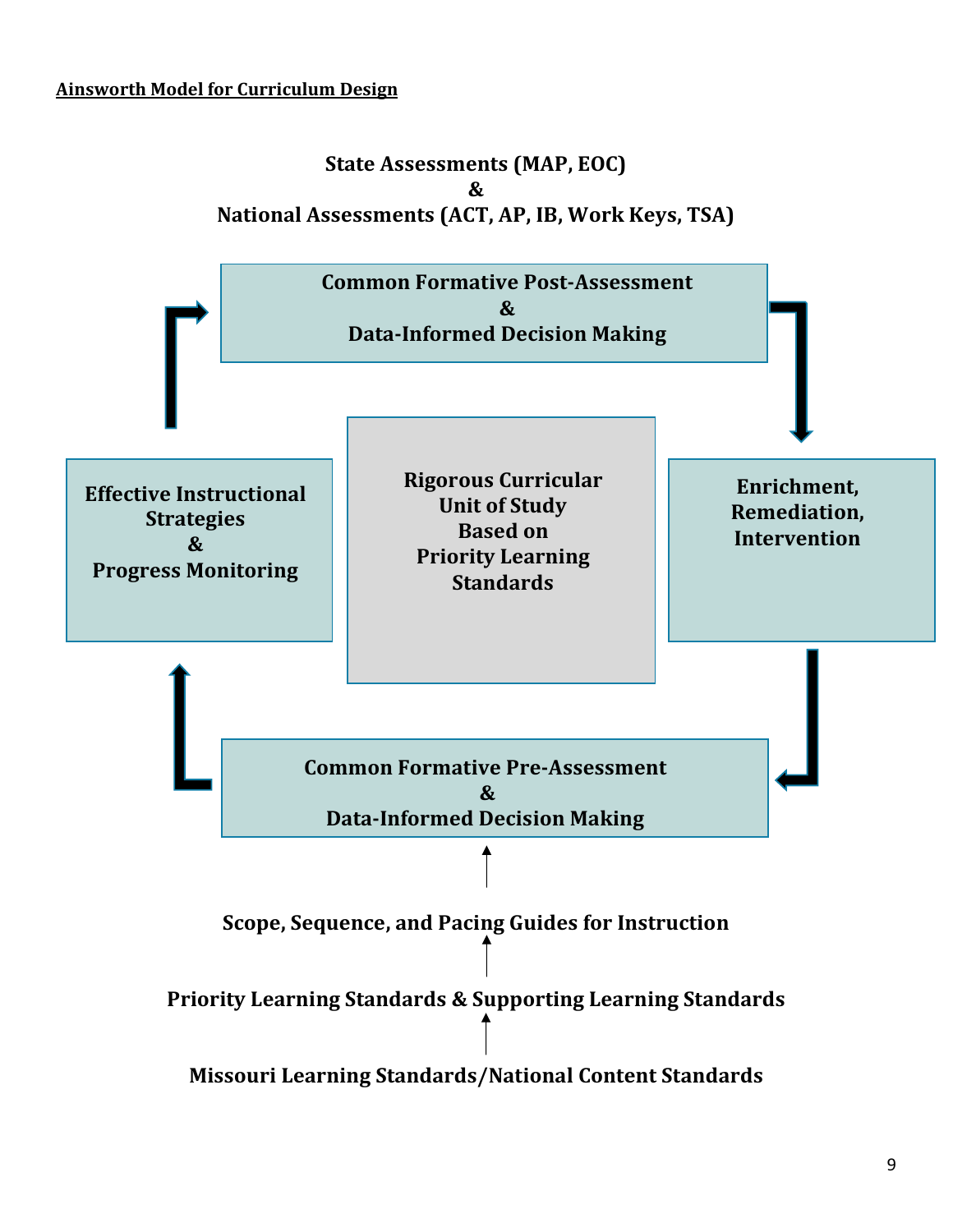# **Curriculum & Resource Table Core Content & World Languages**

| <b>Year</b>  | Phase 1                                                                  | Phase 2                                                                                          | Phase 3                                                                                                 | Phase 4                                                                                          |
|--------------|--------------------------------------------------------------------------|--------------------------------------------------------------------------------------------------|---------------------------------------------------------------------------------------------------------|--------------------------------------------------------------------------------------------------|
|              | <b>Curriculum Writing</b>                                                | <b>Staff Development</b><br><b>Resource Adoption</b>                                             | <b>Implementation</b>                                                                                   | <b>Evaluation</b>                                                                                |
| 2012-13      | $K-12$ ELA                                                               | K-12 Math                                                                                        |                                                                                                         |                                                                                                  |
| 2013-14      |                                                                          | $K-12$ ELA                                                                                       | $K-12$ Math                                                                                             |                                                                                                  |
| 2014-15      | K-12 Science<br><b>ELA</b> (Resource Purchase)<br><b>World Languages</b> |                                                                                                  | $K-12$ ELA                                                                                              | K-12 Math                                                                                        |
| 2015-16      |                                                                          | K-12 Science<br>ELA (Resource Purchase)<br><b>ELL Language of Math</b><br><b>World Languages</b> | <b>ELA</b><br>(Additional Resources)                                                                    | $K-12$ ELA<br>K-12 Math                                                                          |
| 2016-17      | K-12 Social Studies                                                      |                                                                                                  | K-12 Science<br><b>ELA</b> (Resource Purchase)<br><b>ELL Language of Math</b><br><b>World Languages</b> | ELA<br>(Additional Resources)                                                                    |
| 2017-18      |                                                                          | K-12 Social Studies                                                                              |                                                                                                         | K-12 Science<br>ELA (Resource Purchase)<br><b>ELL Language of Math</b><br><b>World Languages</b> |
| $2018 - 19*$ | Early Childhood<br>K-12 Math                                             |                                                                                                  | K-12 Social Studies                                                                                     |                                                                                                  |
| 2019-20      |                                                                          | Early Childhood<br>K-12 Math                                                                     |                                                                                                         | K-12 Social Studies                                                                              |
| 2020-21      |                                                                          |                                                                                                  | Early Childhood<br>K-12 Math                                                                            |                                                                                                  |

 \*Curriculum Writing & Resource Adoption Frozen for 2018-19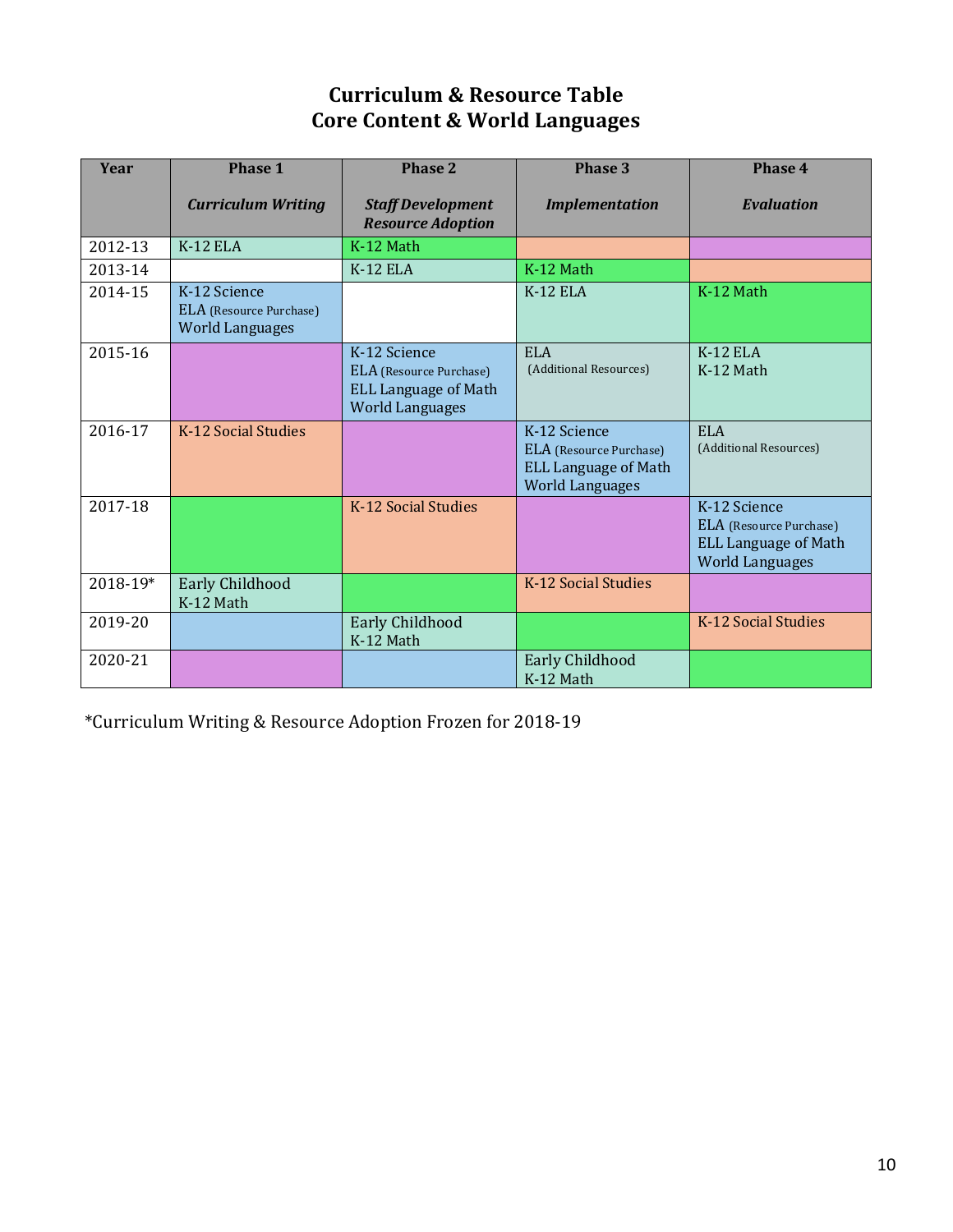| <b>Year</b> | Phases 1 & 2                                                                                                                              | Phase 3                                                                                                                                   | <b>Phase 4</b>                                                                                                                            |
|-------------|-------------------------------------------------------------------------------------------------------------------------------------------|-------------------------------------------------------------------------------------------------------------------------------------------|-------------------------------------------------------------------------------------------------------------------------------------------|
|             | <b>Curriculum Writing</b><br>&<br><b>Staff Development</b><br><b>Resource Adoption</b>                                                    | <b>Implementation</b>                                                                                                                     | <b>Evaluation</b>                                                                                                                         |
| 2012-13     | K-12 Health<br>K-12 Music<br><b>K-12 PE</b><br><b>ACT Prep</b><br><b>MS Business</b>                                                      |                                                                                                                                           |                                                                                                                                           |
| 2013-14     |                                                                                                                                           | K-12 Health<br>K-12 Music<br><b>K-12 PE</b><br><b>ACT Prep</b><br><b>MS Business</b>                                                      |                                                                                                                                           |
| 2014-15     | Gifted                                                                                                                                    |                                                                                                                                           | K-12 Health<br>K-12 Music<br><b>K-12 PE</b><br><b>ACT Prep</b><br><b>MS Business</b>                                                      |
| 2015-16     | <b>Civil Engineering</b><br>Architecture (CEA)<br><b>Computer Science</b><br>Programming (CSP)<br>Comp. Integrated<br>Manufacturing (CIM) | Gifted                                                                                                                                    | <b>ELA</b><br>(Additional Resources)                                                                                                      |
| 2016-17     |                                                                                                                                           | <b>Civil Engineering</b><br>Architecture (CEA)<br><b>Computer Science</b><br>Programming (CSP)<br>Comp. Integrated<br>Manufacturing (CIM) | Gifted                                                                                                                                    |
| 2017-18*    | <b>Business</b><br>IT<br><b>FACS</b><br>Fine Arts (Speech,<br>Debate, Drama)                                                              |                                                                                                                                           | <b>Civil Engineering</b><br>Architecture (CEA)<br><b>Computer Science</b><br>Programming (CSP)<br>Comp. Integrated<br>Manufacturing (CIM) |
| 2018-19     | Early Childhood<br>Fine Arts (Vocal &<br>Instrumental)                                                                                    | <b>Business</b><br>IT<br><b>FACS</b><br><b>Fine Arts</b>                                                                                  |                                                                                                                                           |
| 2019-20     | Fine Arts (Visual)                                                                                                                        | Early Childhood<br>Fine Arts (Vocal &<br>Instrumental)                                                                                    | <b>Business</b><br><b>IT</b><br><b>FACS</b><br><b>Fine Arts</b>                                                                           |

#### **Curriculum & Resource Table Non-Core Areas**

 \*Curriculum Writing & Resource Adoption Frozen for 2018-19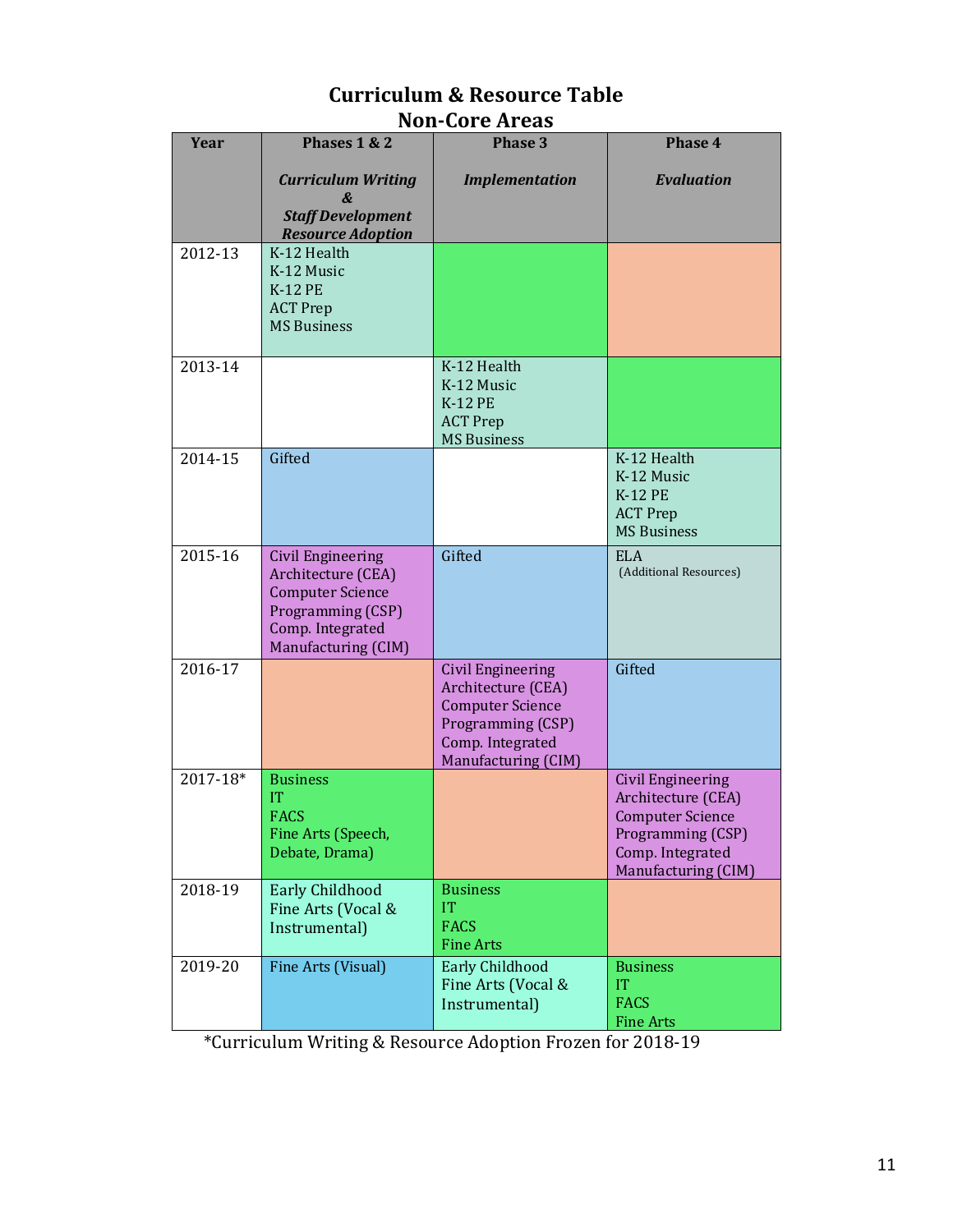# **Curriculum Revision Table**

| <b>Course</b>                          | <b>Last Year Revised</b> | DEPT.                            |
|----------------------------------------|--------------------------|----------------------------------|
| <b>Personal Finance</b>                | 2016-17                  | <b>Business</b>                  |
|                                        |                          |                                  |
| Metals I & II                          | 2006-07                  | IT                               |
| Woodworking I& II                      | 2006-07                  | IT                               |
|                                        |                          |                                  |
| <b>Family Foods &amp; Nutrition</b>    | 2007-08                  | <b>FACS</b>                      |
| <b>World Foods</b>                     | 2007-08                  | <b>FACS</b>                      |
| <b>Child Adult Teen</b>                | 2007-08                  | FACS                             |
| <b>Child Development</b>               | 2007-08                  | <b>FACS</b>                      |
|                                        |                          |                                  |
| <b>Cadet Training</b>                  | 2007-08                  | <b>Business</b>                  |
| Consumerism                            | 2007-08                  | <b>Business</b>                  |
| Accounting I & II                      | 2007-08                  | <b>Business</b>                  |
| <b>Introduction to Business</b>        | 2007-08                  | <b>Business</b>                  |
|                                        |                          |                                  |
| Oral Interpretation                    | 2007-08                  | <b>Fine Arts</b>                 |
| Competitive Drama                      | 2007-08                  | <b>Fine Arts</b>                 |
| Debate & Speech                        | 2007-08                  | <b>Fine Arts</b>                 |
| MS Speech                              | 2007-08                  | <b>Fine Arts</b>                 |
| Theater                                | 2007-08                  | <b>Fine Arts</b>                 |
| Stagecraft                             | 2007-08                  | <b>Fine Arts</b>                 |
| Video Sp Production                    | 2007-08                  | <b>Fine Arts</b>                 |
|                                        |                          |                                  |
| <b>Family Living</b>                   | 2008-09                  | <b>FACS</b>                      |
| Career & Family Leadership             | 2008-09                  | <b>FACS</b>                      |
| Fashion & Fabrics I & II               | 2008-09                  | FACS                             |
| Housing & Interior Design              | 2008-09                  | <b>FACS</b>                      |
|                                        |                          |                                  |
| Web Design                             | 2008-09                  | <b>Business</b>                  |
| <b>International Business</b>          | 2008-09                  | <b>Business</b>                  |
| Marketing I & II                       | 2008-09                  | <b>Business</b>                  |
| Audio-Video Editing                    | 2008-09                  | <b>Business</b>                  |
|                                        |                          |                                  |
| Home Maintenance                       | 2008-09                  | IT                               |
| <b>Power Mechanics</b>                 | 2008-09                  | IT                               |
|                                        |                          |                                  |
| <b>Guidance &amp; Counseling</b>       | 2009-10                  | <b>Guidance &amp; Counseling</b> |
|                                        |                          |                                  |
| <b>Computer Programming</b>            | 2009-10                  | <b>Business</b>                  |
| <b>Computer Applications (HS)</b>      | 2009-10                  | <b>Business</b>                  |
| Job Shadow                             | 2009-10                  | <b>Business</b>                  |
| <b>Career Investigation Internship</b> | 2009-10                  | <b>Business</b>                  |
|                                        |                          |                                  |
| <b>ELA Electives</b>                   | Unknown                  | <b>ELA</b>                       |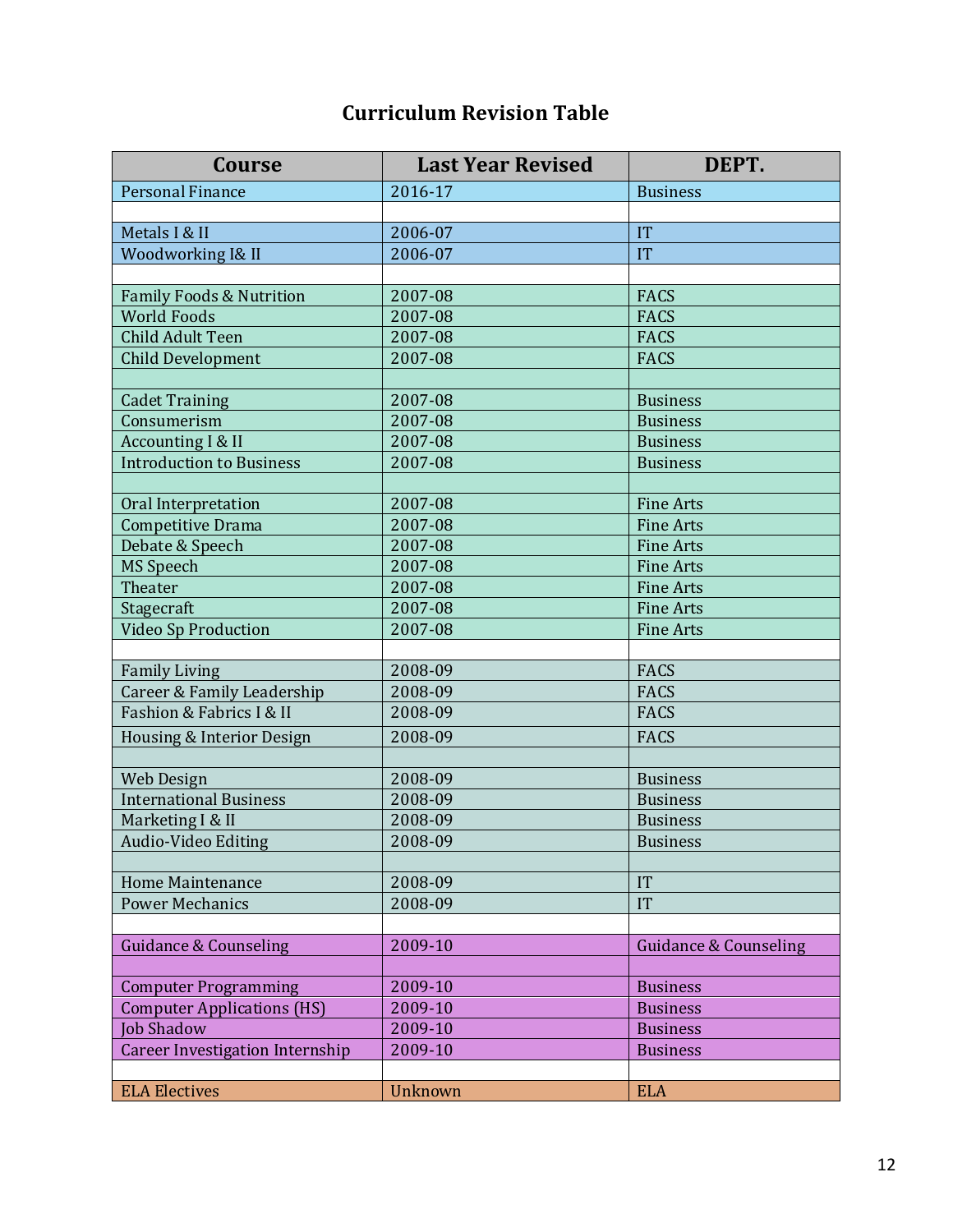References:

- Ainsworth, L. (2010). Rigorous curriculum design: How to create units of study that align standards, instruction, and improvement. The Leadership and Learning Center: Englewood, CO.
- Ainsworth, L. (2011). *Rigorous Curriculum Design*. Presentation slides. The Leadership and Learning Center: Englewood, CO. http://www.pkwy.k12.mo.us/inside/curriculum/ca/secondary/file/rigorous\_curriculum\_design\_ - slides.pdf
- Deeper Learning Competencies (2013). The Hewlett Foundation. http://www.hewlett.org/uploads/documents/Deeper\_Learning\_Defined\_\_April\_2013.pdf
- Kamm, C. (2011). Planning for Rigorous Curriculum Design. Presentation slides. The Leadership and Learning Center: Englewood, CO. https://eboard.eboardsolutions.com/evaluation/TempFolder/evaluation/Rigorous%20Curriculu m%20Design\_6942vhb0gqt1ecnzmd1lrx5rr3mp.pdf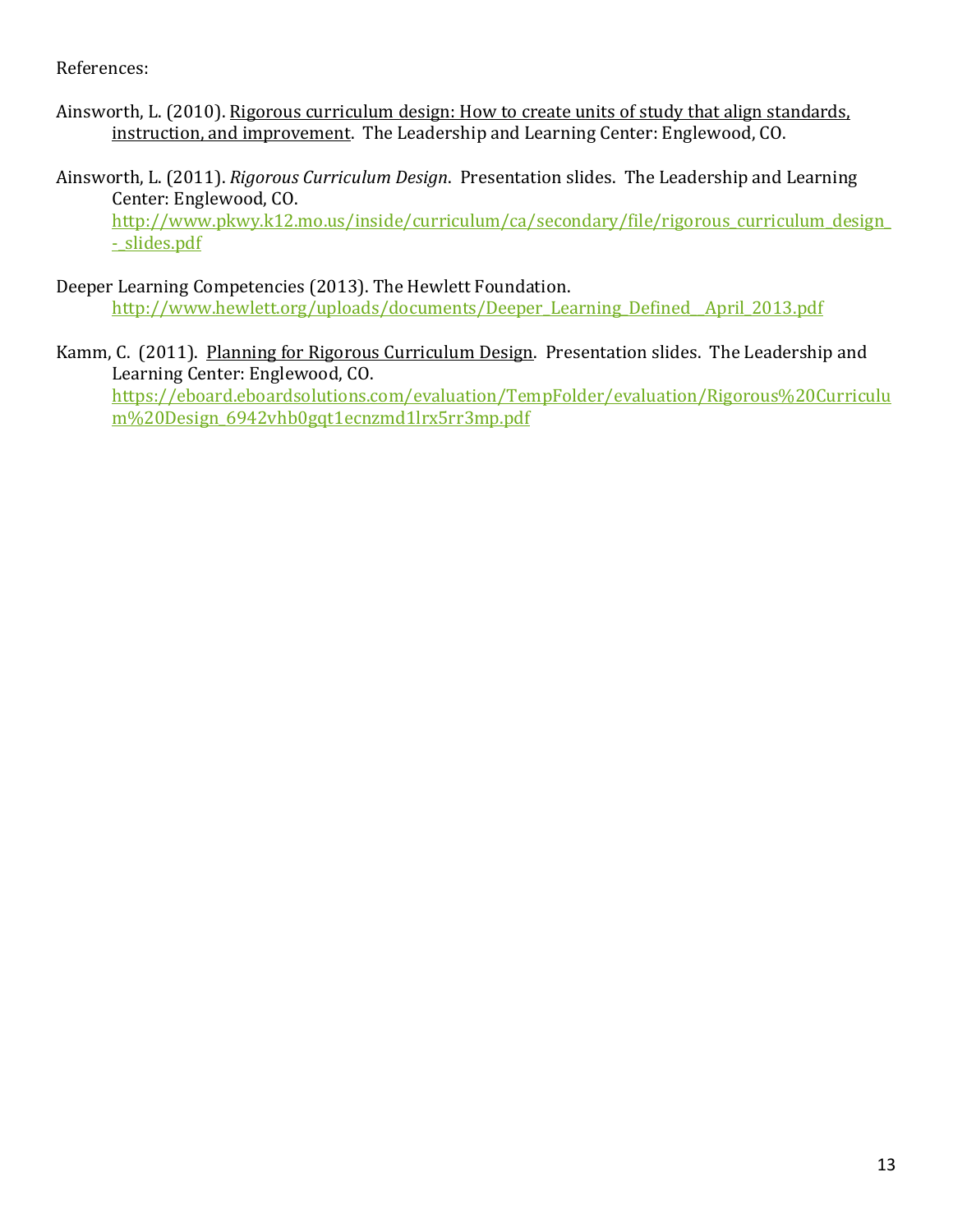# APPENDIX A **SJSD Online Curriculum Checklist**

*( X - Check When Complete)*

| Course:                                                                              | *Website<br>Location    | Coordinator<br>Approval | Reviewer<br>Approval | <b>Comments</b> |
|--------------------------------------------------------------------------------------|-------------------------|-------------------------|----------------------|-----------------|
| A. General                                                                           |                         |                         |                      |                 |
| 1.<br><b>Executive Summary</b>                                                       |                         |                         |                      |                 |
| 2.<br>Subject Area Goals for Graduates                                               |                         |                         |                      |                 |
| 3.<br>Courses Offered K-12 (list or flowchart)                                       |                         |                         |                      |                 |
| Philosophy/Rationale<br>4.                                                           | Curriculum              |                         |                      |                 |
| 5.<br>Writing Team with Community / Student                                          | Components              |                         |                      |                 |
| <b>Implementation Plan</b><br>6.                                                     |                         |                         |                      |                 |
| Cross Referencing Chart to<br>7.<br><b>MO Learning Standards</b>                     |                         |                         |                      |                 |
| State / National Standards<br>8.                                                     |                         |                         |                      |                 |
| B. Course Specific                                                                   |                         |                         |                      |                 |
| 1. Course Description                                                                |                         |                         |                      |                 |
| Prerequisites<br>2.                                                                  |                         |                         |                      |                 |
| 3. Resources                                                                         |                         |                         |                      |                 |
| 4. SOS (Scope on Sequence / Curriculum Map)                                          |                         |                         |                      |                 |
| C. Curriculum Design                                                                 |                         |                         |                      |                 |
| 1. Unit                                                                              |                         |                         |                      |                 |
| A. Unit Description                                                                  |                         |                         |                      |                 |
| B. Topic/Standard (Measureable Obj.)                                                 |                         |                         |                      |                 |
| C. Priority Standards → Big idea → EQ<br>(alignment)                                 |                         |                         |                      |                 |
| D. Assessment<br>Unit Pre-assessment<br>Common formative<br>Unit Post-assessment     |                         |                         |                      |                 |
| E. Authentic Performance Tasks<br>(attachment)                                       |                         |                         |                      |                 |
| F. SJSD Learner Profile Alignment                                                    |                         |                         |                      |                 |
| G. Vocabulary                                                                        |                         |                         |                      |                 |
| 2. Topic                                                                             |                         |                         |                      |                 |
| A. Description - Standard EQ                                                         |                         |                         |                      |                 |
| B. Learning Targets (Unwrap - Bloom)                                                 |                         |                         |                      |                 |
| C. Alignment to State Standards & ACT                                                |                         |                         |                      |                 |
| D. Learning Exp/Model lesson<br><b>Including Differentiation</b>                     |                         |                         |                      |                 |
| E. Internal Alignment (Std. >Learning<br>$Exp \rightarrow$ Assess)                   |                         |                         |                      |                 |
| E. Other Details                                                                     |                         |                         |                      |                 |
| 1. Curriculum Approval Page (scan & attach)                                          | Curriculum<br>Component |                         |                      |                 |
| 2. Revision Date<br>Signatures indicate curriculum has been reviewed and is complete | Curriculum<br>Component |                         |                      |                 |

Signatures indicate curriculum has been reviewed and is complete.

Curriculum Reviewer Curriculum Advisor

Director of Elementary Education **Director** of Secondary Education Director of Secondary Education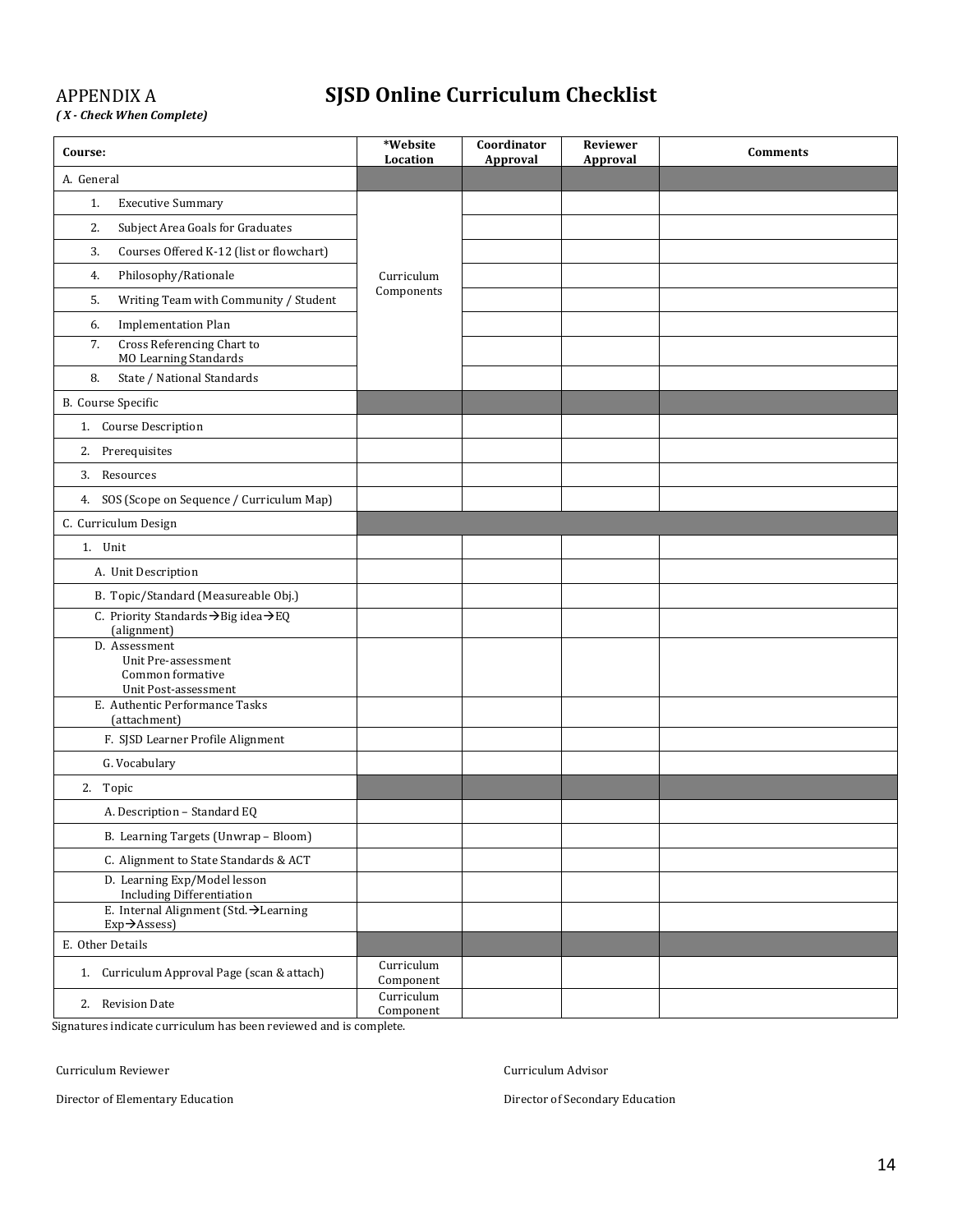#### **Curriculum Advisor Budget Requests FY20**

Discipline: Advisor:

Date:

| <b>Discipline</b> | Level | <b>Description</b> | Code | Cost | Rank |
|-------------------|-------|--------------------|------|------|------|
|                   |       |                    |      |      |      |
|                   |       |                    |      |      |      |
|                   |       |                    |      |      |      |
|                   |       |                    |      |      |      |
|                   |       |                    |      |      |      |
|                   |       |                    |      |      |      |
|                   |       |                    |      |      |      |
|                   |       |                    |      |      |      |
|                   |       |                    |      |      |      |
|                   |       |                    |      |      |      |
|                   |       |                    |      |      |      |
|                   |       |                    |      |      |      |
|                   |       |                    |      |      |      |

\*\*Budget to be completed and submitted annually. Budget submission deadline \_\_\_\_\_\_\_\_\_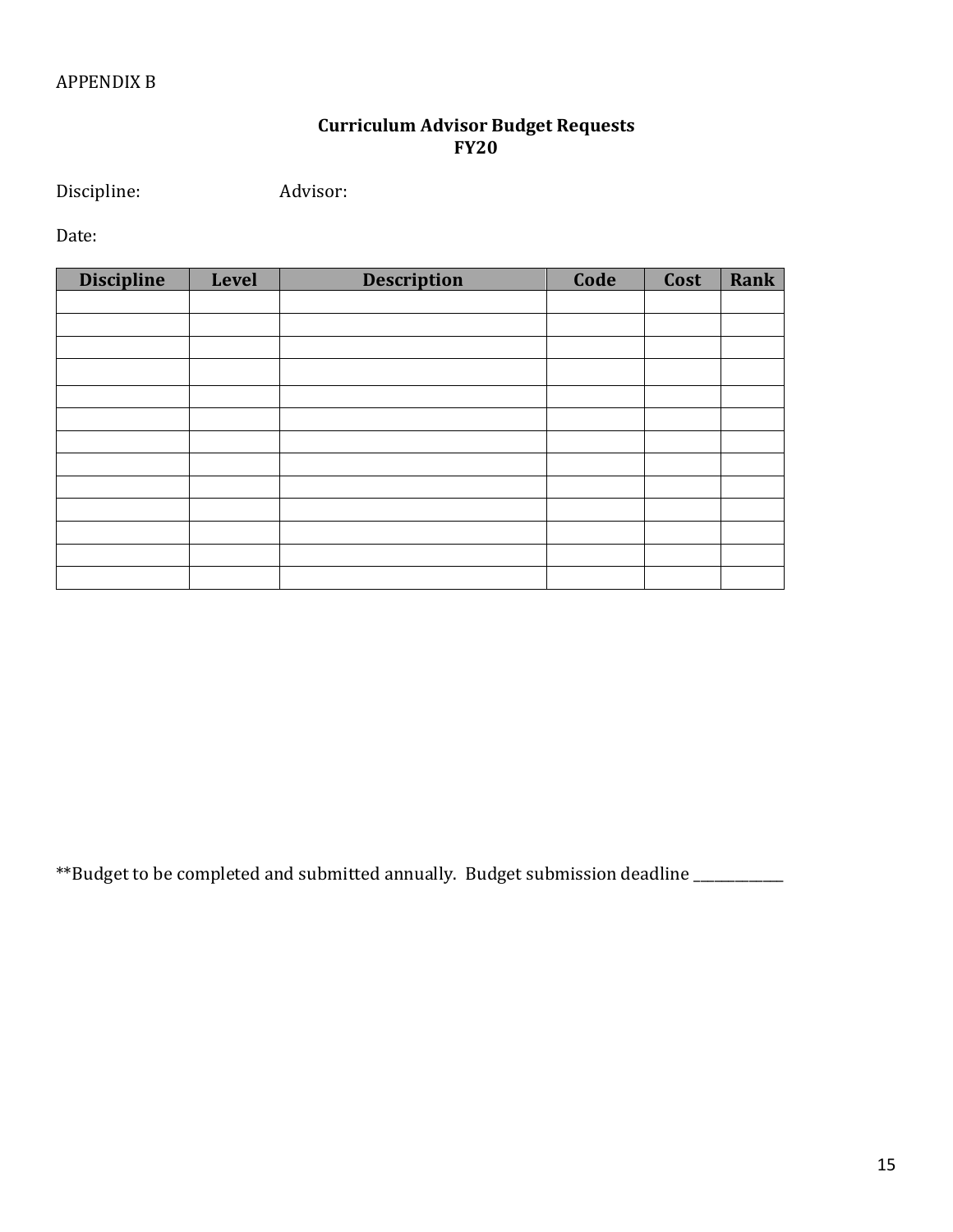#### APPENDIX C

#### **Selection of Curriculum Writing Teams**

#### **Notice of Curriculum Writing:**

- Curriculum Advisors, in coordination with Directors of Elementary and Secondary Education, will oversee writing team selection process.
- All district content-area or grade level staff members will be notified of upcoming curriculum work, soliciting interest from staff members willing to participate in writing process.
- Interested staff members must submit a letter of interest to the Academic Services Department within 15 days of the content-area or grade level communication indicating their interest.
- All interested staff members will be screened based on the curriculum writing selection criteria.
- $\bullet$  In cases of multiple eligible candidates, interviews will be held.
- Once the team is formed, all parties who expressed interest will be contacted.
- Selected members will be expected to complete a curriculum product that meets expectations outlined in SJSD Board of Education Policy IF.

#### **Curriculum Writing Team Selection Criteria:**

- Individual is certified in the grade level/content area of curriculum being written/revised.
- Individual has completed a minimum of two years of teaching experience at the grade-level and/or content area.
- Recommendation by building administrator.
- Attention to detail.
- Willingness to learn.
- Flexible and willing to work with others.
- Demonstrated mastery and passion for curriculum content.
- Detail-oriented and able to meet deadlines.

#### **Individuals selected to serve on the team:**

- Expected to complete a curriculum product that meets expectations outlined in Board of Education Policy IF.
- Will receive remuneration for off contract services, when possible, for additional services provided, as provided by Board of Education approved additional pay rates.
- Curriculum Writing Team will include fair and equitable representation with consideration to building, grade, content.
- Team members will be selected and notified the semester prior to curriculum writing.

Created: August 15, 2016 Updated: April 24, 2016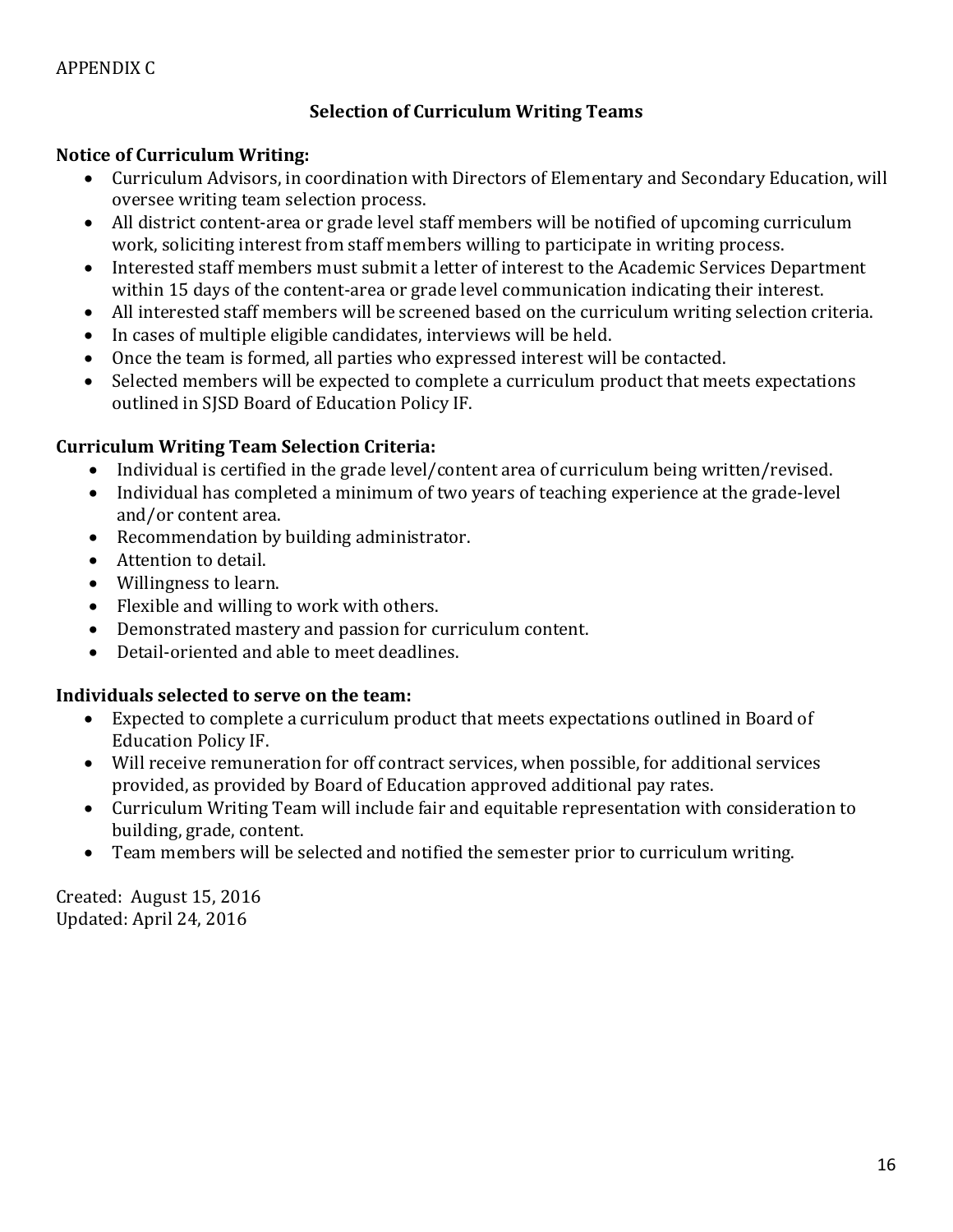#### **Board of Education Policy IF**

#### **Curriculum Development**

The Board of Education recognizes that curriculum development provides one of the most effective means of improving the quality of instructional programs and must be adjusted to meet the needs of the students as well as the expectations of the community. The superintendent will initiate a curriculum development program, which will require various administrative and instructional staff participation at building and district levels as well as involvement from parents/guardians, members of the community and students. The Board will review and approve each curriculum guide developed by the district.

The district will provide resources and administrative support for curriculum development, evaluation and revision. A systematic plan will be established whereby each curricular area will be reviewed regularly, based on actual student needs and indications of student mastery. The Curriculum, Instruction, Assessment and Technology Committee will be informed of minor curricular revisions. The basic responsibility for this review process will rest with the superintendent or designee, with assistance from the Curriculum Advisory Council. Individuals who are well qualified in a designated area of study will be appointed by the superintendent or his or her designee to the Curriculum Advisory Council for the designated curricular area.

The Curriculum Advisory Council will study, revise and/or develop curriculum programs and guides for its specific area of study. During the review process the council may solicit community and student opinion relative to the content area. The council should develop a curriculum project that meets the following guidelines:

- Articulates the curriculum content on a district wide basis,  $K-12$ .
- Curriculum decisions will be based on current curricular research.
- Is written in specific terms and can be used by the respective professional staff members.
- Uses effective methods for presenting the materials to the students.
- Uses instructional materials that are effectively coordinated with the curriculum guides and programs.
- Advises district administration concerning curricular and instructional program development and implementation, instructional methods, and techniques.
- Makes use of current supplementary and enrichment materials.

The selection and adoption of instructional materials are primarily based on the programs described in the curriculum guides developed by the individual curriculum review committees. When feasible, the curriculum review process should be completed the year prior to the fiscal year where funds are allocated to purchase instructional materials related to the curriculum content area developed.

Teachers working on curriculum writing teams should receive a remuneration for additional services provided off contract time, when possible, for extra service provided.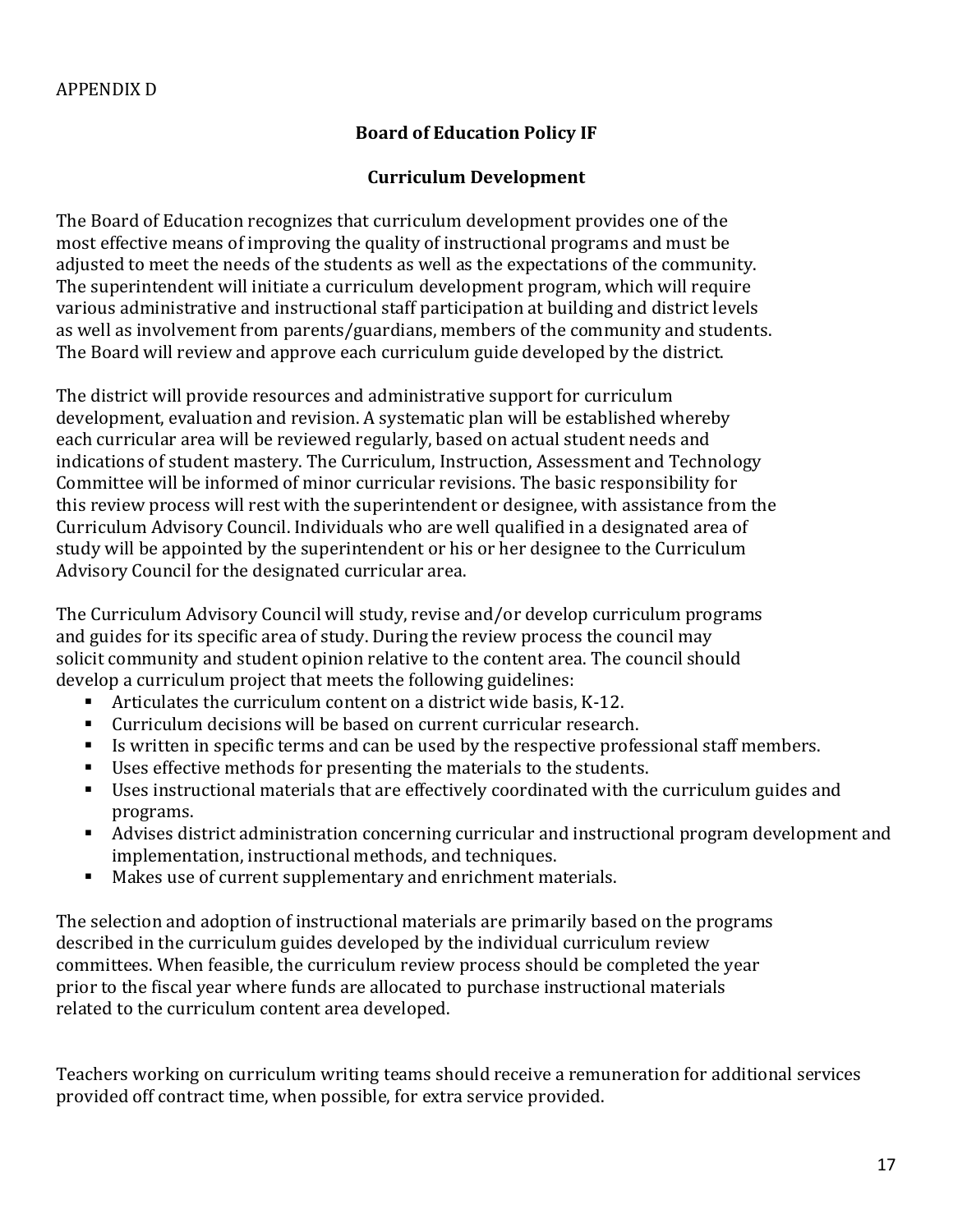#### **Pilot Projects**

In an awareness of the need for change and innovation in the District, the Board establishes a philosophy of action research for constructive and responsible change in the schools. Inherent in this philosophy is the realization that significant innovations can best be developed through pilot projects. Therefore, all major innovations in instructional materials and procedures should be subjected to evaluation by experimental evidence prior to system-wide adoption.

Major subject area innovations in curriculum and instruction should be reviewed by the District Curriculum Council and the Division of Curriculum and Instruction. Evaluation plans must be determined and submitted to appropriate personnel before pilot programs are approved by the Board of Education.

The Board of Education shall be kept informed on the progress of pilot and innovative programs. Additionally, all line officers shall be kept informed of pilot programs being operated and the evaluation results. Pilot programs should be properly interpreted to the public.

#### **Curriculum Committees and In-service**

The selection of personnel for committee and workshop assignment should be representative of those directly responsible for administering and teaching the designated subject, as well as those concerned with other areas related to it.

All supervisors and coordinators will be responsible for providing effective professional development for staff members. The personnel affected by professional development should be involved in planning. Professional consultants may be used to assist District personnel. Principals and coordinators will work cooperatively with the Curriculum, Instruction, and Assessment Department to provide quality training for staff members. During the designated year for implementation of a new or revised curriculum, greater priority will be given to this area when considering staff development and professional development activities and expenditures.

Board Policy Adopted: February 13, 1989 Board Policy Revised: December 10, 2007 Cross Refs: AD, School District Mission GBB, Staff Involvement in Decision Making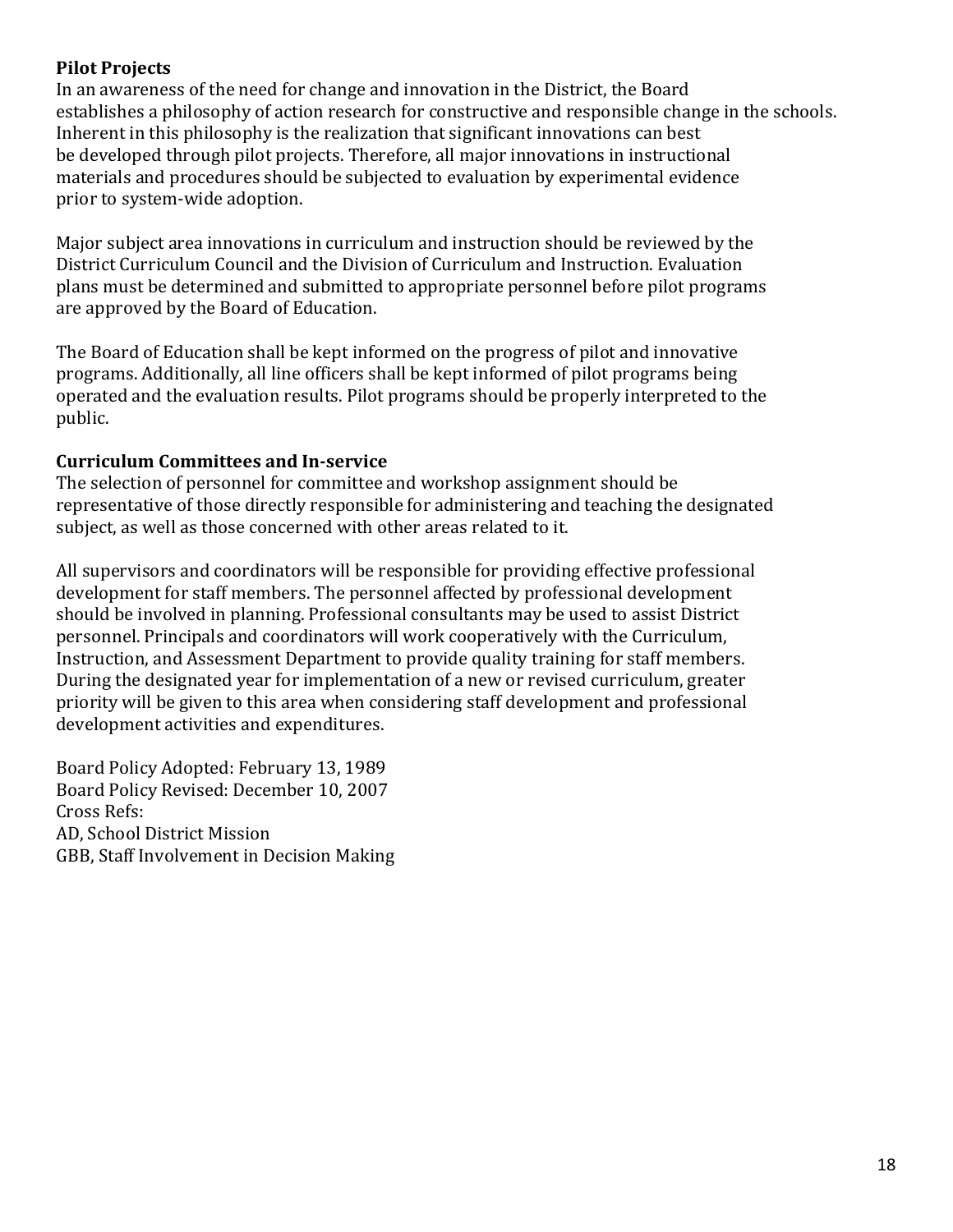#### **Board of Education Policy IIA**

#### **Instructional Materials**

As the governing body of the school district, the Board is legally responsible for the selection of instructional materials. Since the Board is a policy-making body, it delegates to professional personnel of the district the authority for the selection of instructional materials in accordance with Board policies and procedures. Every effort will be made to ensure that instructional materials are distributed equitably among the district's schools so that a balanced distribution of instructional materials will occur. Free textbooks are provided in grades K-12.

Materials for the school classrooms and school libraries will be selected by the appropriate professional personnel, in consultation with the administration. When the budget for the year is approved in final form by the Board, the superintendent or designee shall direct the purchase of books, supplies, equipment and other instructional materials required, within the limits of the adopted budget. The superintendent or designee shall audit all claims and submit to the Board for approval and authorization for payment.

It is the responsibility of the professional staff to select instructional materials of the highest quality that will support the educational curriculum and goals of the district. Consideration should be given to all available textbooks in the content area to provide opportunities for each child to realize his or her greatest potential through education.

The value and impact of any textbook, library or other instructional material will be judged as a whole, taking into account the purpose of the material rather than individual and isolated expressions or incidents of the work. Multi-cultural, disability-aware and gender-fair concepts will be criteria for selection of materials.

The district shall preferentially procure educational materials, including textbooks and collected materials, from vendors who make the materials available in either Braille format or electronic format which is computer-readable in a form approved by the Department of Elementary and Secondary Education, at no greater cost than for regular materials.

#### **Selection of Textbooks**

Basic textbooks should be selected, which provide material current in the field, so the books may be used for at least five years. Selection will be made with the cooperation of the faculty and administration, under the direction of the elementary and secondary curriculum directors. Textbooks will be selected in the following manner:

- 1. A selection committee will be established, composed of the teachers directly involved with the materials, the administration of the school or schools, the curriculum coordinator/supervisor and the Directors of Elementary and Secondary Education.
- 2. Specific needs for a course of study will be established in writing, and the book/materials selected will be the one that best meets the needs in the opinion of the selection committee.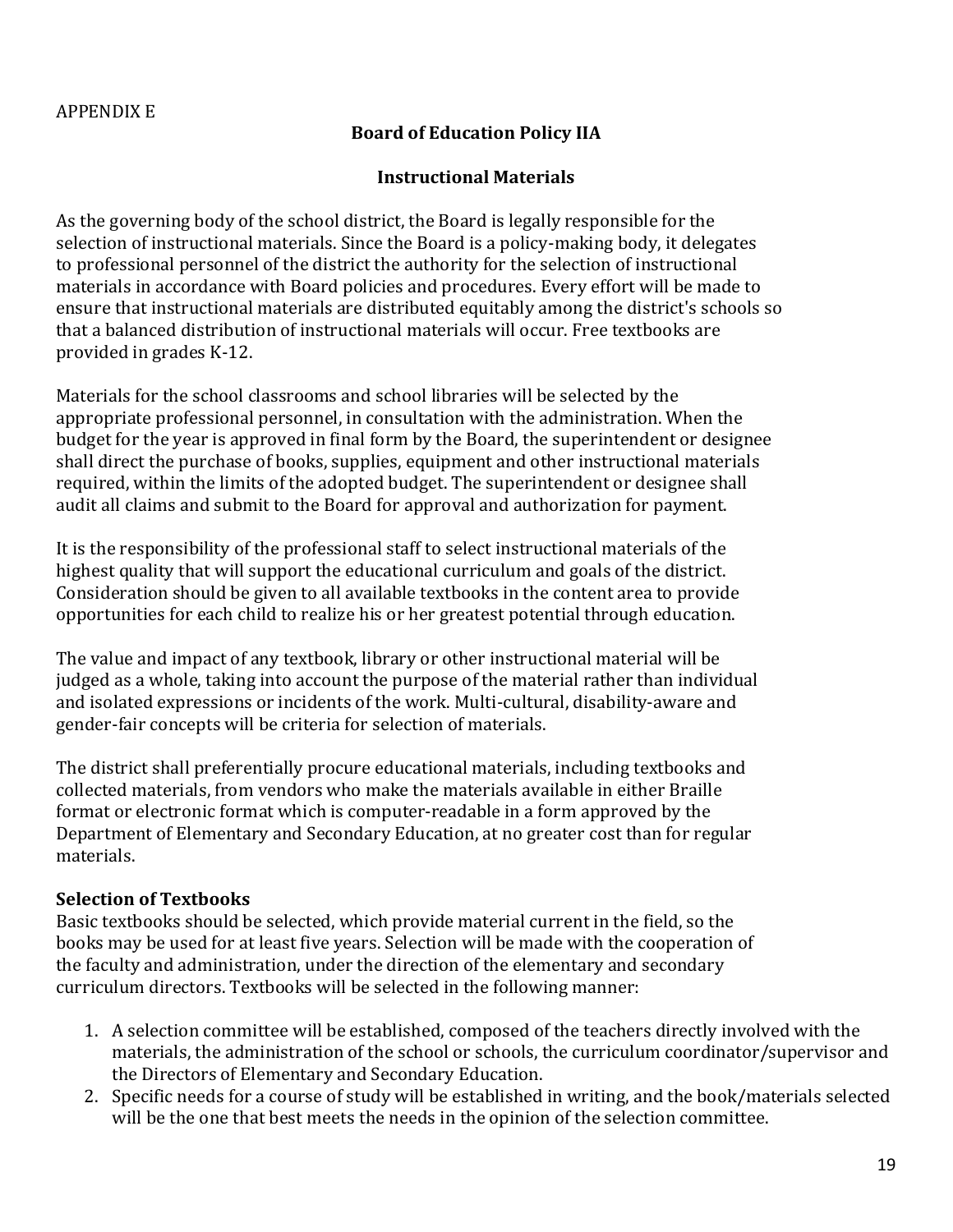- 3. All companies will be invited to submit examination copies of appropriate materials to the selection committee.
- 4. Sufficient time will be allowed to evaluate thoroughly all materials submitted by the vendors.
- 5. A written evaluation of the recommended material will be submitted to the curriculum director for the presentation to the Board of Education for formal adoption.

### **Disposal of Obsolete Textbooks**

In keeping with the Missouri Department of Elementary and Secondary Education recommendations and the general practice of better schools throughout the nation, the school district will attempt to update the district's standardized textbooks every five years. As a result, several hundred textbooks frequently become obsolete. These textbooks shall be disposed of in the following manner:

- 1. Attempt to sell the books.
- 2. Offer these books to teachers, students or patrons, to be picked up within a reasonably short period of time, for personal use as reference material, etc.
- 3. Offer the books for recycling.

Board Policy Adopted: February 11, 2008

Cross Refs: DK, Payment Procedures DN, Surplus School Property KLB, Public Questions, Comments or Concerns Regarding Instructional/Media/Library Materials

Legal Refs: §§ 170.051 -.171, RSMo.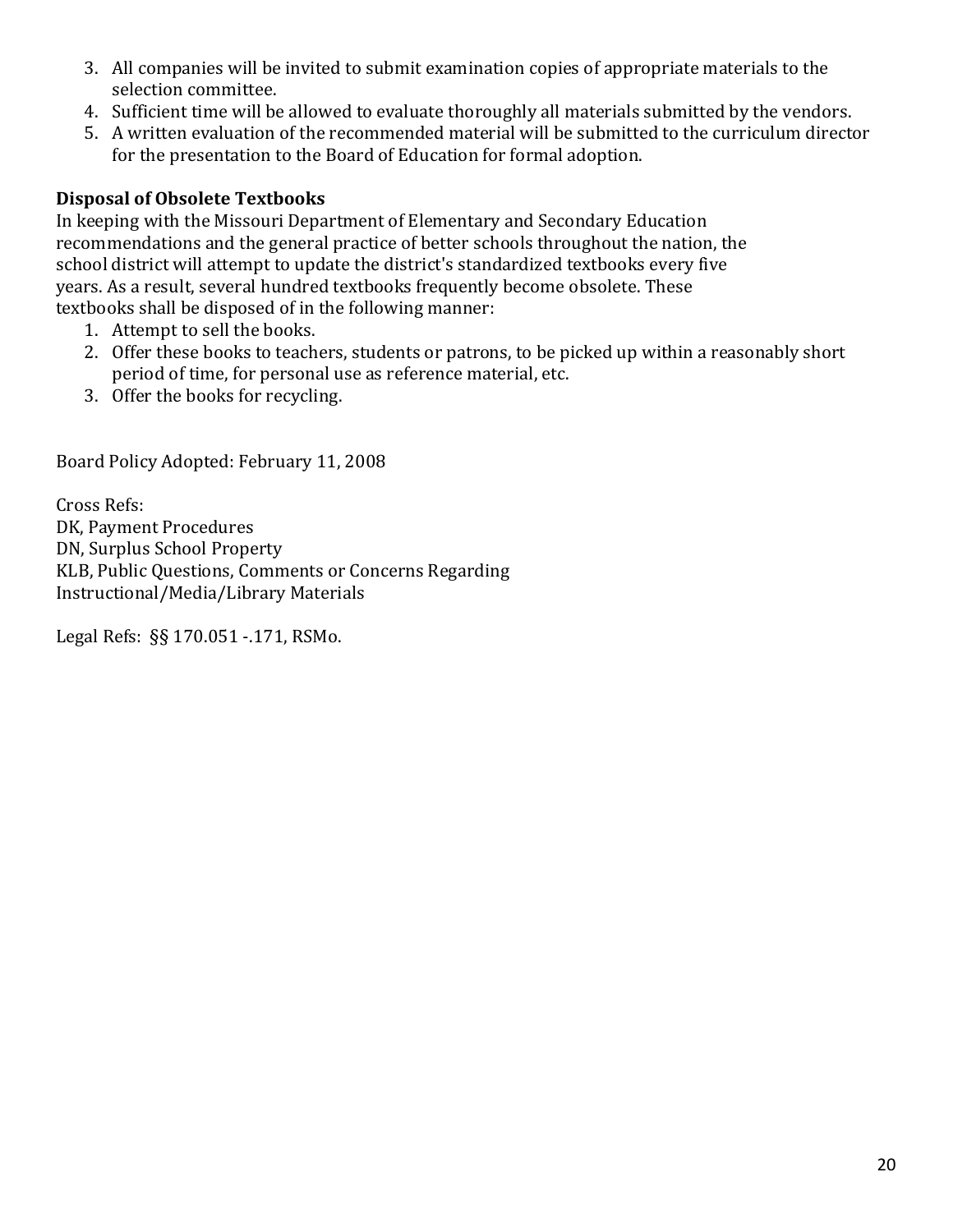#### Appendix F



# **St. Joseph School District Curriculum Special Project Outline 2018-19**

| <b>Course or Grade Level:</b>                          |                                      |
|--------------------------------------------------------|--------------------------------------|
| <b>Staff Member Name:</b>                              |                                      |
| <b>Work Completion Date:</b>                           |                                      |
| <b>Project Budget:</b>                                 |                                      |
| *Maximum of \$1,000 per course or grade level          |                                      |
| **Benefits subtracted from amount at the time of pay   |                                      |
| <b>Curriculum Reviewed by Curriculum Advisor Team:</b> |                                      |
| <b>Curriculum Special Project Approval:</b>            | Signatures of Teacher, Building      |
|                                                        | Administrator, and Director or Asst. |
|                                                        | Superintendent of Academic Services. |
|                                                        | May attach email as approval.        |
| <b>Approval for Pay:</b>                               | Director or Assistant Superintendent |
|                                                        | of Academic Services.                |

- 1. I understand the work product/curriculum resource must be presented, accepted, and published in order for work to be processed for payment.
- 2. I understand the work will not exceed the \$1,000 additional pay rate and that benefits will be subtracted from the total payment.
- 3. I agree to the oversight of the Curriculum Advisor team during the special project.

Signatures:

Teacher:

Building Principal\_\_\_\_\_\_\_\_\_\_\_\_:\_\_\_\_\_\_\_\_\_\_\_\_\_\_\_\_\_\_\_\_\_\_\_\_\_\_\_\_\_\_\_\_\_\_\_\_\_\_\_\_\_\_\_\_\_\_\_\_\_\_\_\_\_\_\_\_\_\_\_\_\_\_\_\_\_\_\_\_\_\_\_\_\_\_\_\_\_\_\_\_\_\_

Director or Asst. Superintendent of Academic Services:

**Contract should be returned to Academic Services** 

Date

Date

Date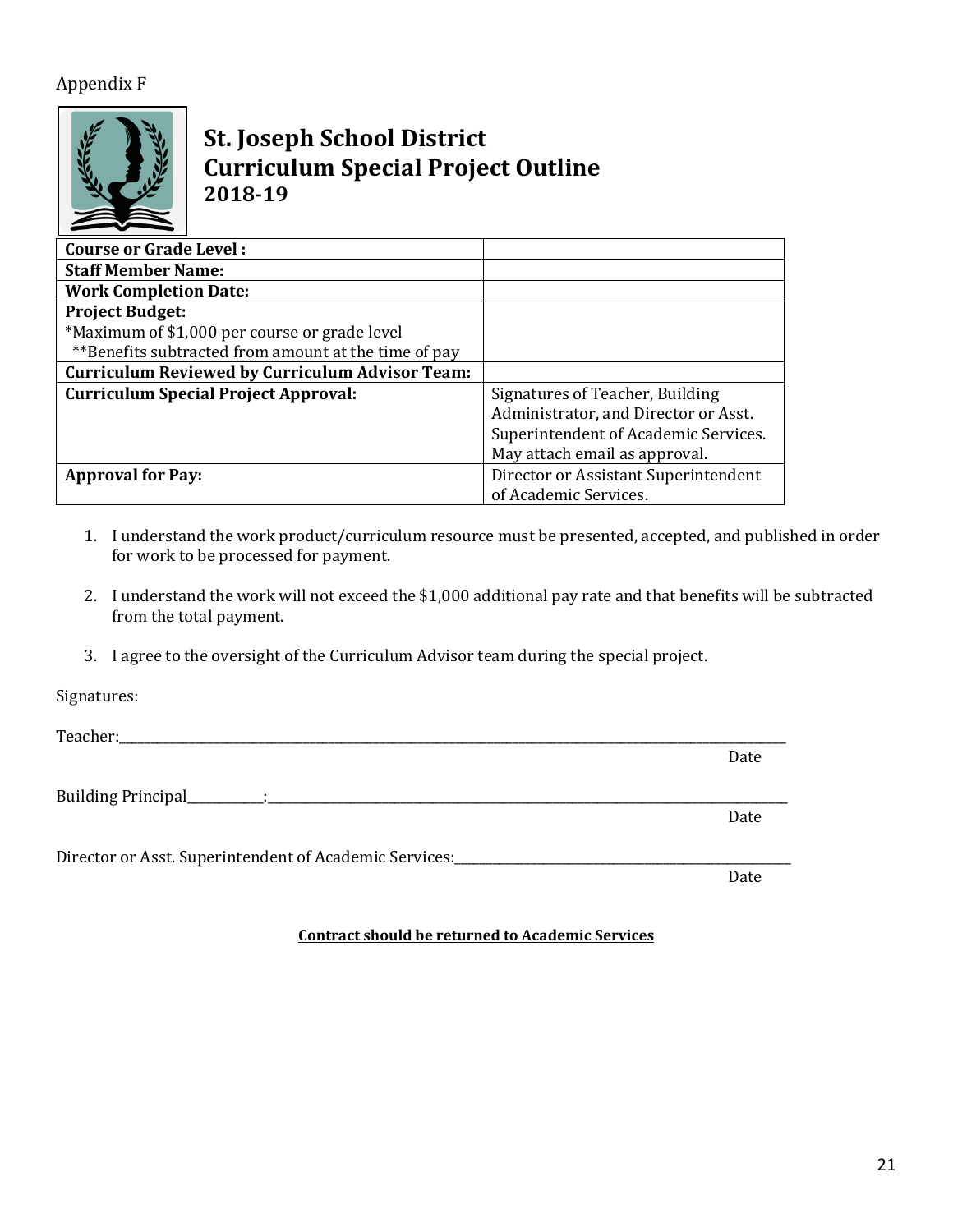#### **Purpose of Program Evaluation**

- Understand the impact of each program's services on students and stakeholders
- Improve the program's efficiency and effectiveness
- Provide information that can be used to determine which services or programs should be continued
- Develop consistency and evidence improvement

#### **Coordinator/Director Name**

Dr. Marlie Williams, Dr. Chris Hubbuch, Dr. Michele Norman

**Planning Team** Curriculum Advisors Administrators

#### **Description of the Program**

The purpose of curriculum is to provide articulated learning priorities and standards that are aligned with state or national standards. Curriculum is vertically aligned to provide intellectual and skill growth for students; curriculum provides a framework for teachers to design instruction that is suited to the needs of students. In the St. Joseph School District, curriculum is published in a curriculum management system called Build Your Own Curriculum (BYOC) that is accessible to staff and provides learning priorities, formative assessments, pacing guides/scopes on sequence, model lessons, and references to resources.

#### **Description of How the Program's Services are Developed and Delivered**

Curriculum is developed in the SJSD through the leadership of Curriculum Advisors. These advisors provide leadership to teams of instructors who research, organize, align, and write curricular standards for grade level courses and content area courses. Curriculum includes priority learning standards, essential questions, units of study, pacing guides/scopes on sequence, model lessons, and references to additional resources.

Curriculum has been developed in the SJSD on a rotational basis, with content areas being revised approximately every 6 years.

Delivery of curriculum is realized through BYOC. Each instructor in the SJSD has the ability to access BYOC using a secure login. Further, Curriculum Advisors provide annual opportunities for teachers to collaborate professionally related to curricular priorities found in BYOC.

#### **Key Program Stakeholder Groups**

- $\boxtimes$  Students  $\boxtimes$  Parents  $\boxtimes$  Staff  $\boxtimes$  Administrators Board of Education Taxpayers
- Other (Specify.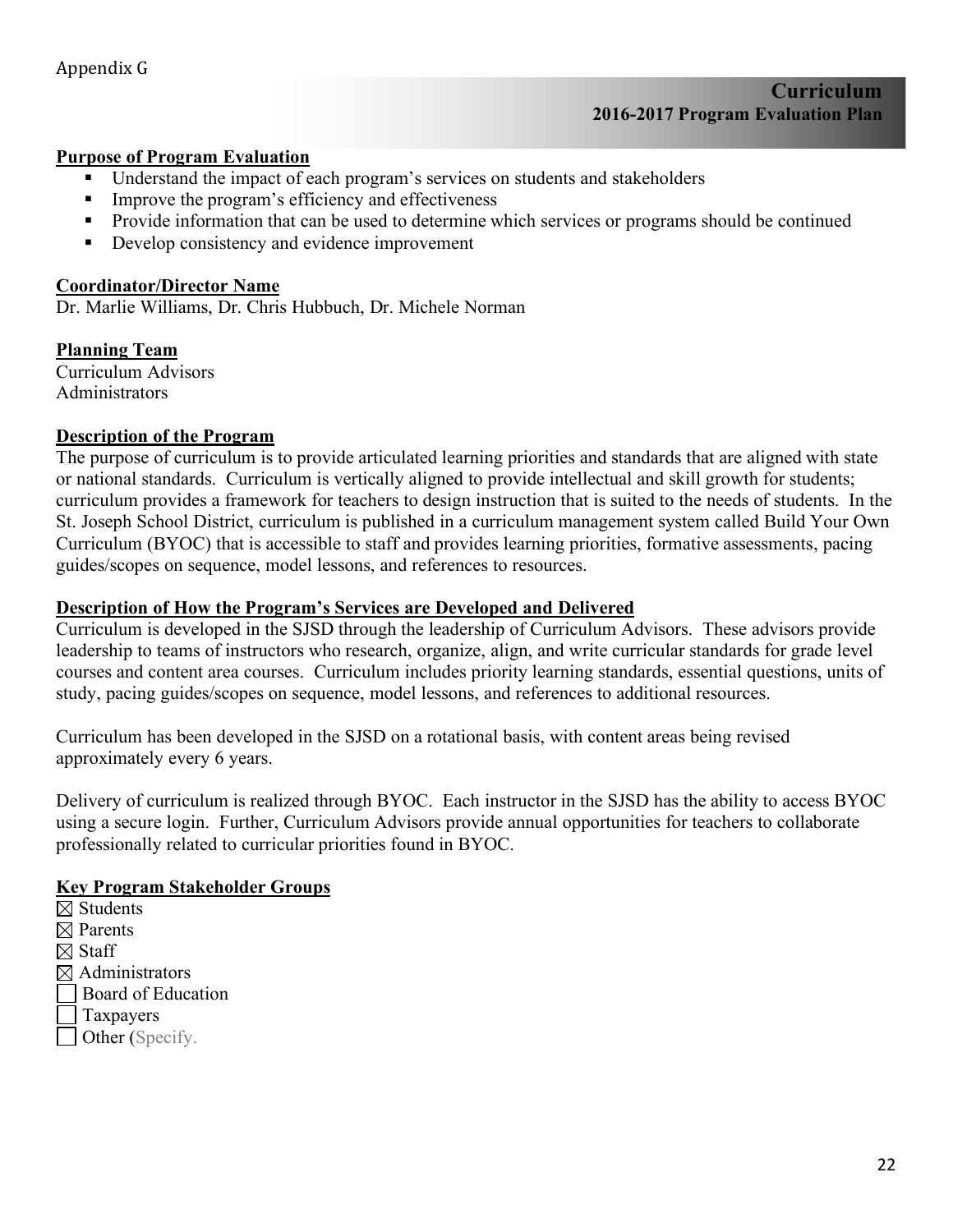#### **Student and/or Stakeholder Needs Addressed by the Program**

Irriculum benefits both teachers and students. Teachers have access through BYOC to high-quality curriculum and sources and are able to design instruction that promotes student learning. Through alignment to state and national standards, students are provided instruction that guides them toward mastery of content and skills that will help them be cessful both on standardized assessments and in college and careers.

r the SJSD, an aligned, high-quality curriculum builds student proficiency, as measured by standardized assessments. hile the SJSD believes in education that addresses the whole learner, standardized assessment results are a significant ntributor to school district accreditation in Missouri, making alignment to state core content standards a priority.

| <b>Overall Goals of the Program</b><br>Goal 1: Review and align current SJSD core content curriculum<br>to the Missouri Learning Standards, adopted by the Missouri<br>State Board of Education in May, 2016. | <b>Expected Measurable Outcomes</b><br>Align ELA and math curricula to the Missouri Learning<br>Standards by April, 2017. Baseline data will be gathered in 2018,<br>based on SJSD performance on the initial assessment of the<br>revised math and ELA Missouri Learning Standards. |
|---------------------------------------------------------------------------------------------------------------------------------------------------------------------------------------------------------------|--------------------------------------------------------------------------------------------------------------------------------------------------------------------------------------------------------------------------------------------------------------------------------------|
| Goal 2: Review and revise curriculum to ensure the inclusion of<br>21 <sup>st</sup> Century Skills and authentic experiences at all grade levels.                                                             | Develop a Curriculum Handbook to outline the processes and<br>procedures for curriculum development in the SJSD by<br>December, 2016.                                                                                                                                                |
|                                                                                                                                                                                                               | Ten SJSD teachers will complete summer externships and design<br>classroom instruction related to their experiences.                                                                                                                                                                 |
|                                                                                                                                                                                                               | Maker spaces will be researched and developed to increase<br>independent student curiosity, development of creativity, and<br>critical thinking.                                                                                                                                     |
|                                                                                                                                                                                                               | Develop professional learning opportunities that explore the<br>Deeper Learning Competencies (Hewlett Foundation) and the 4<br>C's (critical thinking, communication, collaboration, and<br>creativity).                                                                             |

#### **Evaluation Questions**

hat is the status of the program's progress toward achieving the goals? hat do students and other stakeholders consider to be the strengths and weaknesses of the program? hat do staff consider to be the strengths and weaknesses of the program? § How does the program's actual implementation compare with the program's design? § How should priorities be changed to put more focus on achieving the goals? § How should goals be changed? Any added or removed? hat costs are associated with delivery of services?

#### **Data Collection Methods**

- Surveys and questionnaires  $\Box$  Interviews
- $\boxtimes$  Document reviews
- Observations
- $\boxtimes$  Focus groups
- Case studies
- $\boxtimes$  Assessments
- $\boxtimes$  Cost